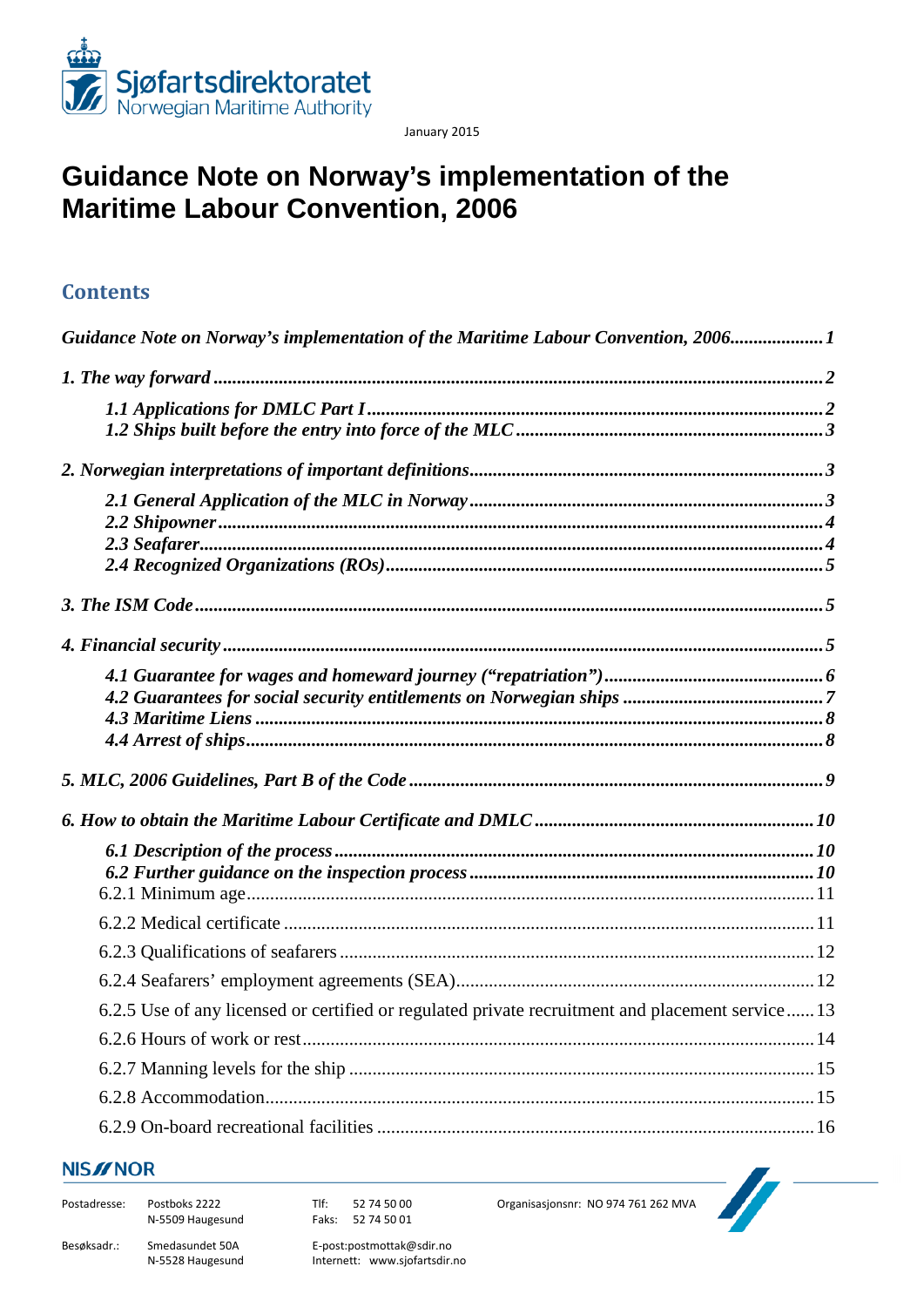

# <span id="page-1-0"></span>**1. The way forward**

# <span id="page-1-1"></span>*1.1 Applications for DMLC Part I*

The Norwegian Maritime Authority (NMA) started drawing up the Declarations of Maritime Labour Compliance Part I (DMLC Part I) for individual ships on 1 March 2013. The NMA draws up this document on the basis of applications received from shipowners. Recognized Organizations (ROs) issue Maritime Labour Certificates for classed ships.

The application form shall contain the particulars required by the DMLC Part I, as well as information regarding exemptions granted by the NMA to the particular ship with regard to Title 3 in the MLC, 2006 (MLC). The latter requirement is primarily to enable a more expeditious handling of the applications.

The Norwegian DMLC Part I and Part II are available on the NMA's website.

New regulations and amendments to regulations, implementing the MLC, entered into force at the same time as the Convention itself. This concerns the following regulations of the MLC:

- Regulation 1.4 Recruitment and placement: Regulations of 19 August 2013 No. 999 concerning the use of recruitment and placement services (New regulations);
- Regulation 2.1 Seafarers' employment agreements: Regulations of 19 August 2013 No. 1000 concerning seafarers' employment agreements and Pay Statements;
- Regulation 5.1.5 On-board complaint procedures: Regulations of 19 August 2013 No. 998 concerning on-board complaint procedures (New regulation);
- Regulation 3.1 Accommodation: (Amended regulations), and the MLC Regulation 3.2 Food and catering (Amended regulations): Regulations of 15 September 1992 No. 707 concerning accommodation and food and catering ;
- Title 5 Compliance and enforcement Regulations of 22 December 2014 No. 1893 on surveys and certificates for Norwegian ships and mobile offshore units and Regulations of 24 November 2014 No. 1458 on port state control (New regulations).

DMLCs Part I issued prior to the entry into force of the MLC will still be valid. However, they will at some point need to be replaced by a new DMLC Part I containing references to the Norwegian regulations that had not been adopted prior to the entry into force of the MLC. Shipowners need not reapply – the NMA will send them out in due course.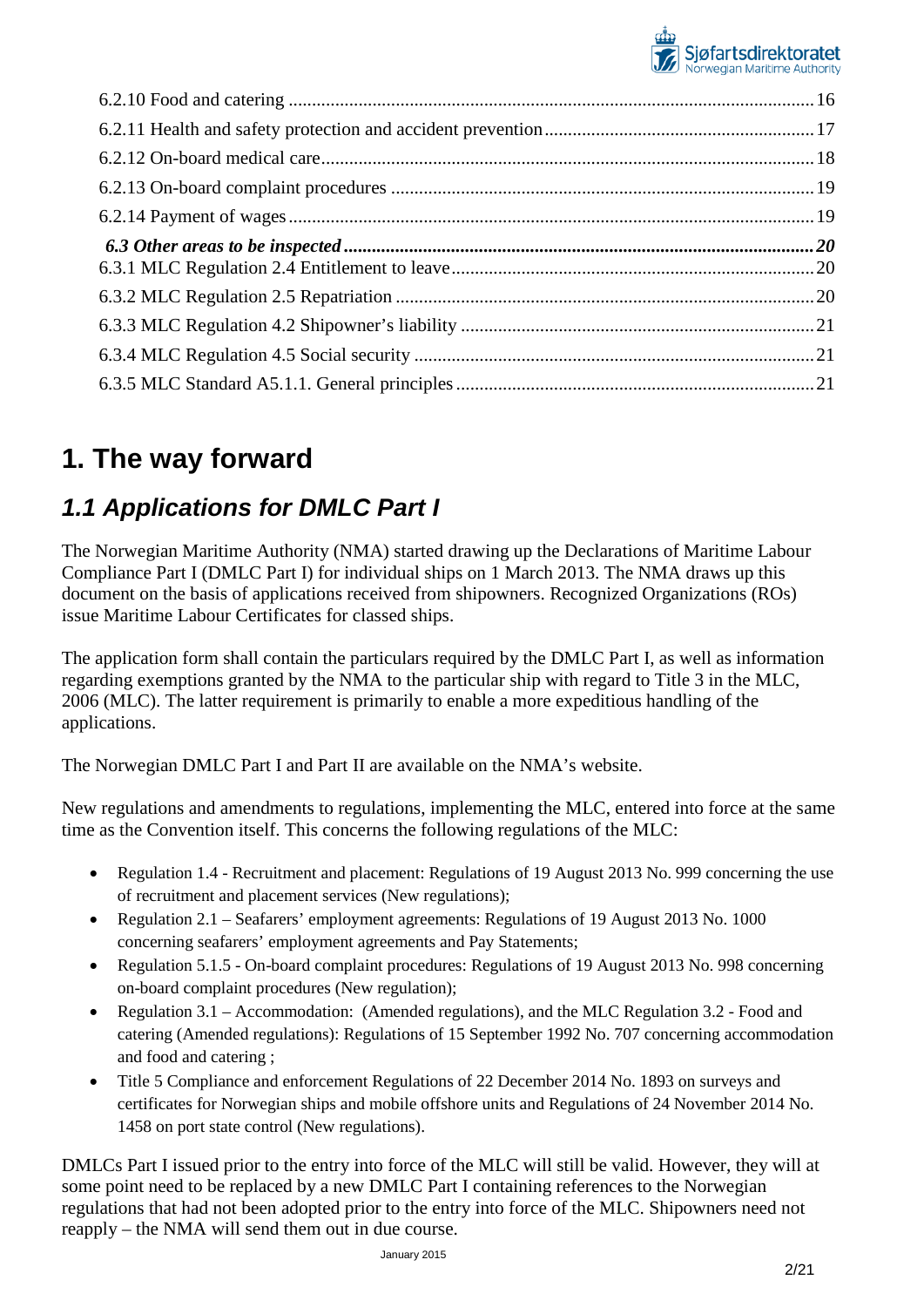

## <span id="page-2-0"></span>*1.2 Ships built before the entry into force of the MLC*

It should be noted that Norwegian ships built prior to the entry into force of the MLC have either no documentation or, if any, various documentation of their compliance with ILO Convention No. 92 and 133. For example, for ships that are not classed, the requisite survey is carried out in the context of issuing a Trading Certificate (in Norwegian "Fartssertifikat"), and for ships trading internationally in the context of the Ship Safety Construction Certificate. However, neither of the ILO Conventions has such a requirement.

Norway ratified ILO Convention No. 92 in 1950 and Convention No. 133 in 1975. Thus Norwegian ships have been required to comply with these ILO standards for more than 60 years. Port State Control has been carried out in the context of ILO Convention No. 147, so that the level of compliance of Norwegian ships should be well known to port state control authorities.

Ships that have been registered in another flag state and which are to be registered under a Norwegian ship register must demonstrate compliance, inter alia, with Norwegian accommodation requirements. This is done by an inspection carried out on behalf of the NMA. Thus no additional documentation is required.

# <span id="page-2-1"></span>**2. Norwegian interpretations of important definitions**

# <span id="page-2-2"></span>*2.1 General Application of the MLC in Norway*

The MLC applies to all ships, irrespective of tonnage, whether publicly or privately owned, which are ordinarily engaged in commercial activity.

A ship is defined by the SOLAS Convention and carries the relevant certificates required by that Convention. Thus, mobile offshore units are not included because they are not certified as ships.

The MLC, 2006 is mainly implemented in Act of 16 February 2007 No. 9 relating to Ship Safety and Security (The Ship Safety and Security Act) and Act of 21 June 2013 No. 102 relating to employment protection etc. for employees on board ships (The Ship Labour Act). The Ship Labour Act replaced the Seamen's Act on 20 august 2013.

Norway considers "commercial activity" to be any endeavour undertaken for the primary purpose of generating revenue including, but not limited to, activities such as commerce/trade, chartering, towing, salvage, offshore supply/support, exploration/exploitation/processing of sea-bed mineral resources, entertainment, marketing, research, accommodation, transit, etc.

Norway does not extend the application of the MLC to registered ships engaged in fishing or in similar pursuits, or ships which navigate exclusively in inland waters, waters within or closely adjacent to sheltered waters, or areas where port regulations apply. In Norway, "inland waters, waters within or closely adjacent to sheltered waters or areas where port regulations apply", is interpreted to mean trading areas 1 and 2 in accordance with Regulations of 4 November 1981 No. 3793 concerning Trade Areas.

All ships to which the MLC applies of 500 gross tons<sup>[1](#page-2-3)</sup> or over, engaged in international voyages or operating from a port or between ports in another country, must be certified for compliance with 14 areas of the MLC which are subject to mandatory inspection.

<span id="page-2-3"></span> $1$  Please note that ships with approved national gross tonnage under 500, as entered in the remark column in the International Tonnage Certificate (1969), are not required to be certified.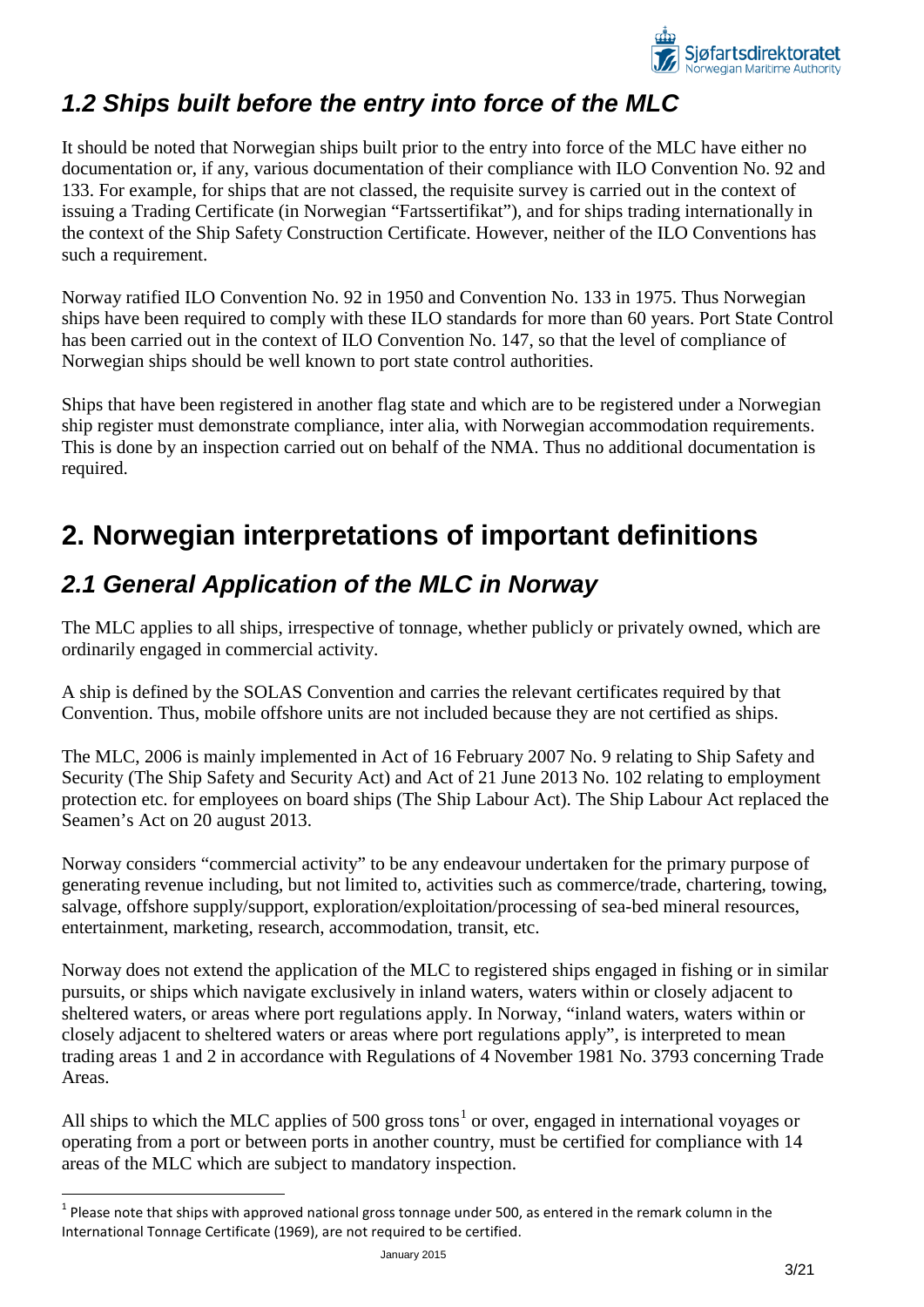

All ships to which the MLC applies, but which are not required to be certified (under 500 gross tons, not engaged in international voyages, or not operating from a port or between ports in another country), shall still be subject to a full inspection against the same regulations as for certified ships, as appropriate.

## <span id="page-3-0"></span>*2.2 Shipowner*

The ISM Company is the shipowner for the purposes of the MLC. Furthermore, Norway makes use of the possibility provided by Guideline B5.1.3, paragraph 2 to use the framework of the ISM Code to implement the MLC. This follows on from a decision in 1999 in connection with the ratification of ILO Convention No. 178 on Labour Inspection (Seafarers), 1996.

This decision has certain ramifications. It implies that the responsibilities of the ISM Company become somewhat expanded in scope. The definition of the term "shipowner" is found in section 4 of the Ship Safety and Security Act, the text of which is reproduced below.

## *Section 4 of the Ship Safety and Security Act*

*"Company" means any company stated as the managing company in the Safety Management Certificate.* 

*If the requirement for a Safety Management Certificate, as mentioned in the first paragraph, is not applicable to the ship, or the Safety Management Certificate has ceased to be valid or has been withdrawn, the owner of the ship is considered to be the company. If the ship is registered, the registered owner is considered to be the owner of the ship. If the ship's owner in the case referred to in the first sentence has submitted documentation in accordance with section 5 with the consent of the operational manager or the responsible builder, this person is considered to be the company pursuant to this Act.* 

*The second paragraph applies correspondingly if the person or company who is reported to be the managing company in the ship's Safety Management Certificate, does not exist."*

## <span id="page-3-1"></span>*2.3 Seafarer*

The MLC, because of Title 5, requires more precision as to which categories of personnel the requirements of the Convention apply.

The MLC recognizes in Article II, paragraph 3, that there may be doubts whether a particular category or categories of persons who may perform work on board a ship covered by the MLC should be regarded as seafarers for the purposes of the MLC. If there are categories of personnel for which doubt may exist, then the question shall be determined by the competent authority of each Member after consultation with the relevant seafarer and shipowner organizations.

The Ship Labour Act does not have a definition of the term "seafarer". The Act covers in principle all workers on board Norwegian ships. However, not all provisions apply to all workers. Crucially, only "seafarers" in the MLC sense are covered by section 2-4, paragraph 3, text of which is reproduced below.

### *Section 2-4, paragraph 3 of the Ship Labour Act*

*"The company is jointly and severally liable together with the employer for the payment of salary, holiday pay and any financial claims that employees working on board the ship are entitled to pursuant to the provisions set out in chapter 4 of this Act or in regulations issued pursuant to this chapter".*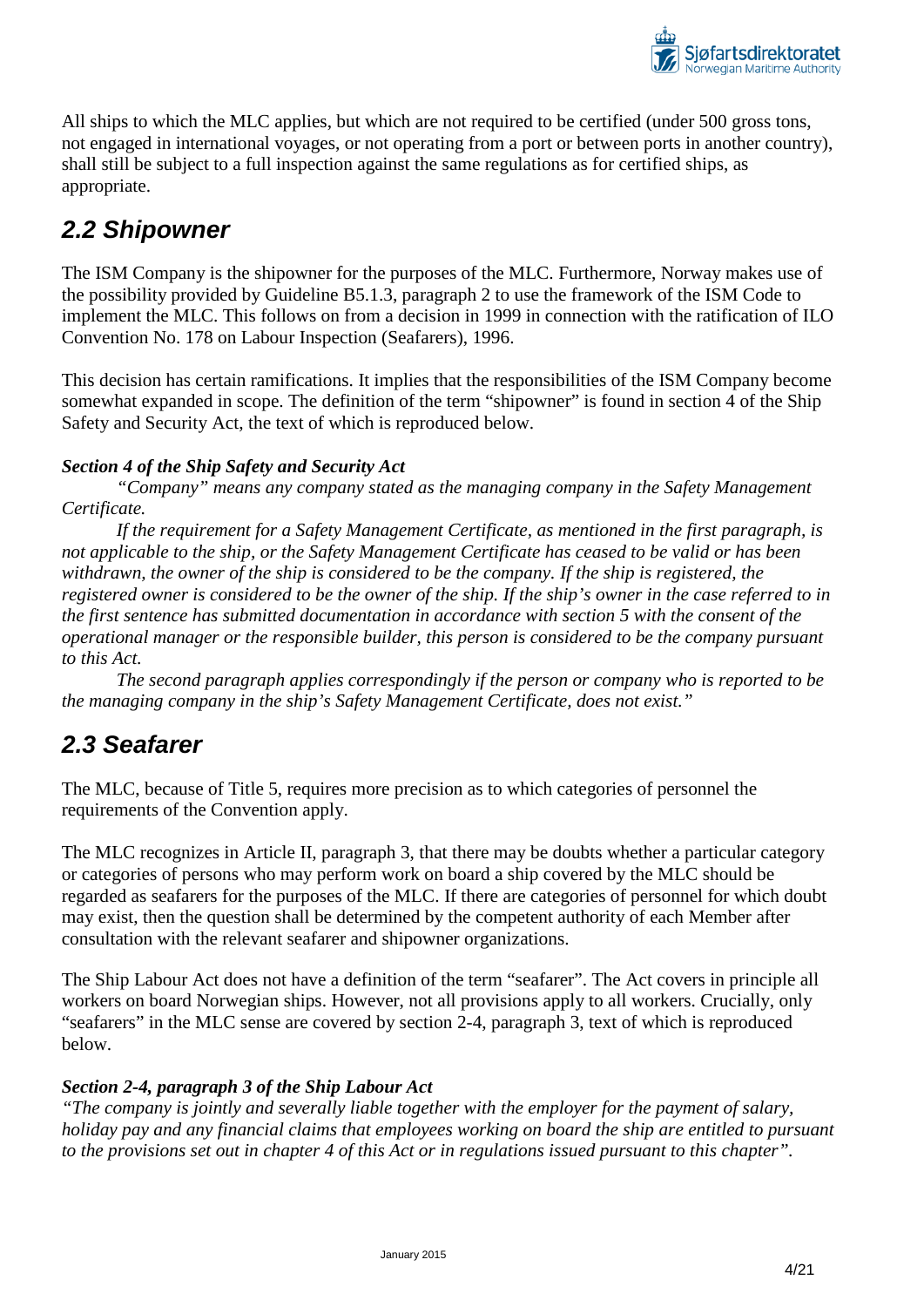

Shipowners must consult the Regulations of 19 August 2013 No. 990 concerning the scope of application of the Ship Labour Act along with Circular RSV 04-2013 "The scope of application of the Ship Labour Act" to determine whether a person working on board a Norwegian ship is a seafarer.

Personnel who were neither residents in Norway nor Norwegian nationals and who are hired by a foreign employer to serve passengers on board a cruise ship were until the advent of the MLC exempted from various provisions of the now repealed Seamen's Act, but such personnel is not exempted from the Ship Labour Act.

It is not possible to apply for any exemption from neither the Ship Labour Act nor the Ship Safety and Security Act pertaining to any personnel on board.

# <span id="page-4-0"></span>*2.4 Recognized Organizations (ROs)*

Norway has delegated, under separate, but otherwise similar and equal written agreements, inspection and certification functions under the MLC to the following Recognized Organizations (ROs):

- American Bureau of Shipping
- Bureau Veritas
- DNV GL
- Lloyd's Register
- RINA
- ClassNK

The RO chosen by the shipowner to conduct ISM audits will carry out the inspections required for the issuance of the Maritime Labour Certificate.

The RO must comply with Standard A5.1.2 and Guideline B5.1.2 of the MLC. Documentation of such compliance shall be provided to the NMA.

# <span id="page-4-1"></span>**3. The ISM Code**

The ISM Code and the Safety Management System forms the basis for the implementation of the MLC on board Norwegian ships. In this respect, Norway implements Guideline B5.1.3, paragraph 2 of the MLC. The measures adopted to ensure ongoing compliance, cf. Standard A5.1.3, paragraph 10 (b) of the MLC, should therefore be part of the ship's Safety Management System. The reason for this being that Norway defines the term "shipowner" as the ISM company. It also avoids duplication of effort. This is a continuation of the approach adopted when Norway ratified ILO Convention No. 178.

When the shipowner is drawing up the Declaration of Maritime Labour Compliance Part II (DMLC Part II), reference to the relevant procedures of the Safety Management System should be made.

# <span id="page-4-2"></span>**4. Financial security**

*Please note that this section of the Guidance Note may be incomplete and is not to be regarded as an official interpretation of the national legislation by Norwegian authorities.*

Several provisions in the MLC have requirements for financial security. It should be noted that whereas the MLC uses the term "financial security", cf. Regulation 2.5.2, Standard A4.2, paragraph 1 (b) of the MLC, the Norwegian legislation on the other hand uses the term "guarantee".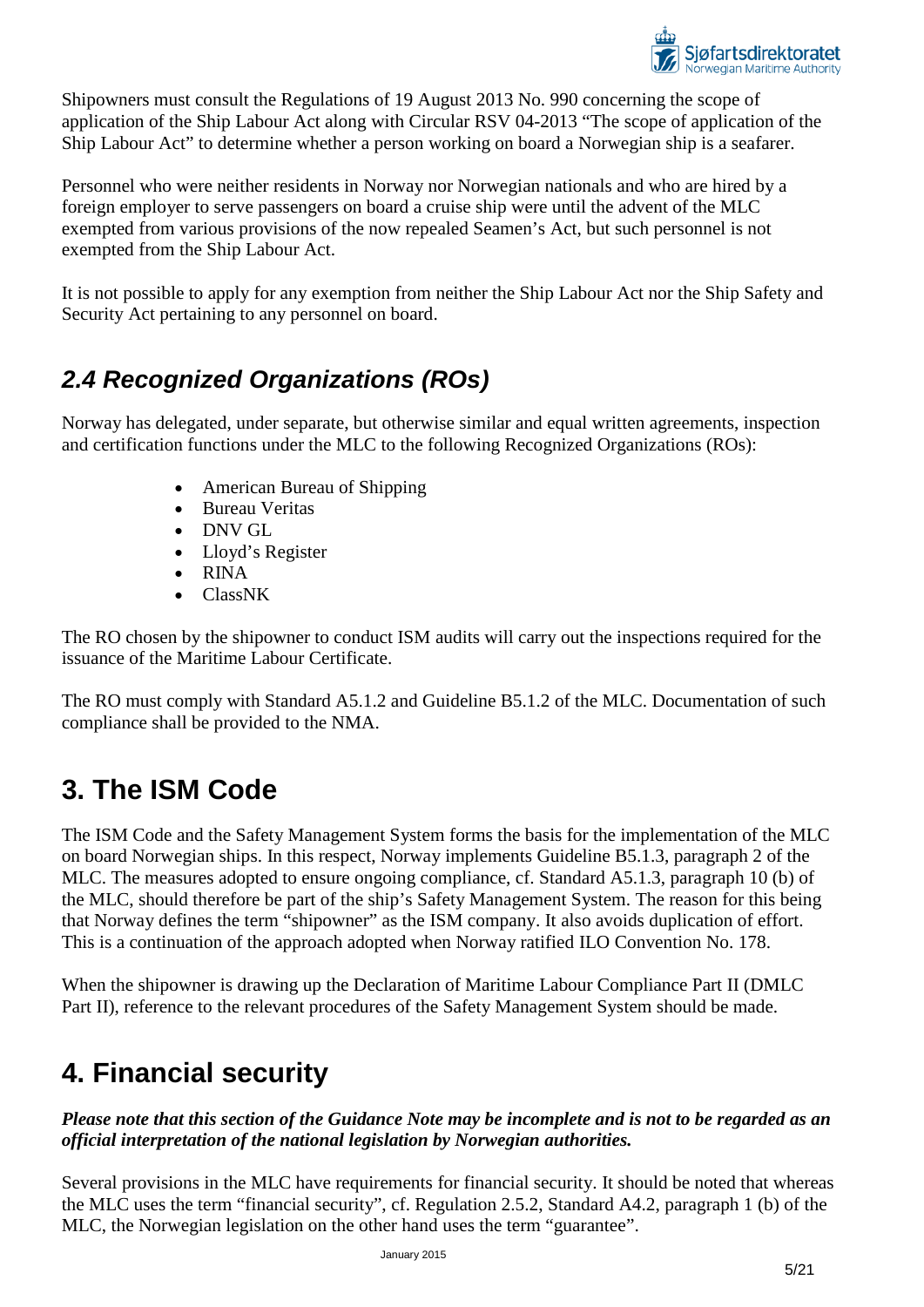

For ships registered in the Norwegian International Ship Register (NIS), there is a special scheme which requires a guarantee to be posted upon registration of the ship.

## <span id="page-5-0"></span>*4.1 Guarantee for wages and homeward journey ("repatriation")*

This requirement is applicable if there are seafarers on board that are not covered by Norwegian or EEA social security schemes. The purpose is to protect the employees in case of the employer's bankruptcy.

### *Approved guarantors*

Re. Regulations concerning guaranteed remuneration and repatriation of employees aboard ships registered in the NIS No. 146 of 18 February 2005. The Regulations are regarded as sufficient to cover the requirement in MLC Regulation 2.5 paragraph 2. No additional documentation is required from shipowners.

#### *Amount*

- NOK 500 000,-
- Lower rates are applicable if the total number of crew members does not exceed 10. Agreement has to be reached between the trade unions and employers' organizations involved:
	- a) Between 1 and 5 employees: NOK 250 000,-
	- b) Between 6 and 10 employees: NOK 350 000,-
- For cruise ships (ship type 5B) and combined passenger- and general cargo ships (ship type 5F) the guarantee must amount to at least NOK 2 000 000,- per ship.

### *Guarantors*

The guarantee shall be provided by an insurance company which has obtained a license to conduct such activities in Norway. For a list of approved companies, kindly contact [The Financial Supervisory](http://www.finanstilsynet.no/en/)  [Authority of Norway \(Finanstilsynet\).](http://www.finanstilsynet.no/en/) 

[The Ministry of Trade, Industry and Fisheries](http://www.regjeringen.no/en/dep/nfd/about-the-ministry/organisation/Departments/maritime-departement.html?id=528219), Section for Maritime Safety and Regulations may, on application, accept that others provide the guarantee, in full or in part. Guarantors must be approved by The Ministry of Trade, Industry and Fisheries. As of today, the following have received such an approval:

- Bank of Ireland
- BNBank ASA (tidl. Glitnir Bank)
- Chase Manhattan Bank Plc., London
- Den Danske Bank
- DNB NOR Bank ASA
- Eik Banki Føroya P/F
- Finansbanken ASA
- Fokus Bank ASA
- Fraktefartøyenes Rederiforening
- Föreningsbanken AB, Sverige
- Føroya Banki, Færøyene
- Føroya Sparikassi, Færøyene
- Gjensidige Bank AS
- Narvik Sparebank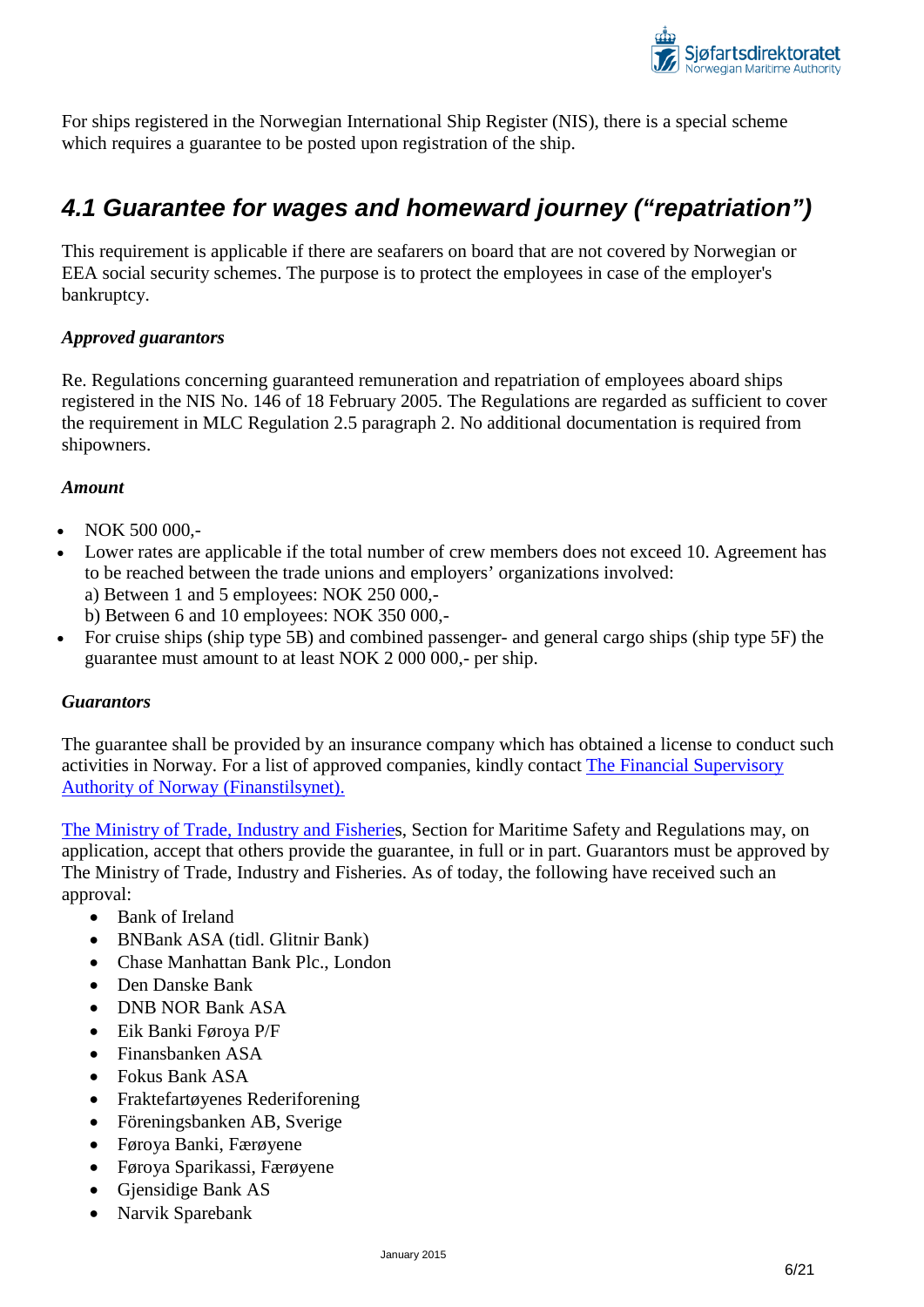

- Nedship Bank (Nordic)
- Nesset Sparebank
- Nordbanken, Gøteborg
- Nordea Bank Finland Plc
- Nordea Bank Norge ASA
- Nordea Bank Sverige AB
- Norges Rederiforbund
- Royal Bank of Scotland
- Skandinanviska Enskilda Banken, Sverige
- Skipskredittforeningen
- Skudenes & Aakra Sparebank
- Sparebank 1 Nord-Norge
- Sparebank 1 SMN
- Sparebank 1 SR-Bank
- Sparebanken Møre
- Sparebanken NOR
- Sparebanken Pluss
- Sparebanken Rana
- Sparebanken Sogn og Fjordane
- Sparebanken Sør, Arendal
- Sparebanken Sør, Tvedestrand
- Sparebanken Vest
- Svenska Handelsbanken
- Swedbank
- The Fuji Bank Ltd., Japan
- Totens Sparebank
- Uni Storebrand

## <span id="page-6-0"></span>*4.2 Guarantees for social security entitlements on Norwegian ships*

Norway has adopted legislation protecting seafarers who are not covered by the ordinary National Insurance Scheme ("Folketrygden"). Regulations of 18 February 2005 No. 145 concerning guarantees for social security entitlements for employees on Norwegian ships Chapter 2 apply to employees who are not covered by Norwegian social security scheme. They are employed either on board ships registered in the Norwegian International Ship Register or in the service of foreign employers who carry out business activities on board ships in foreign trade that are registered in the Norwegian Ordinary Register. The Chapter covers compensation in the event of disability resulting from occupational injury and compensation to the surviving spouse and children.

Chapter 3 of the Regulations concerns guarantees for social security entitlements for European Economic Area (EEA) nationals employed in hotel and restaurant services on board tourist ships registered in the Norwegian International Ship Register. The Chapter requires the company's obligation to furnish a guarantee for nursing care, wages during illness, compensation for occupational injuries and disability and old-age pensions.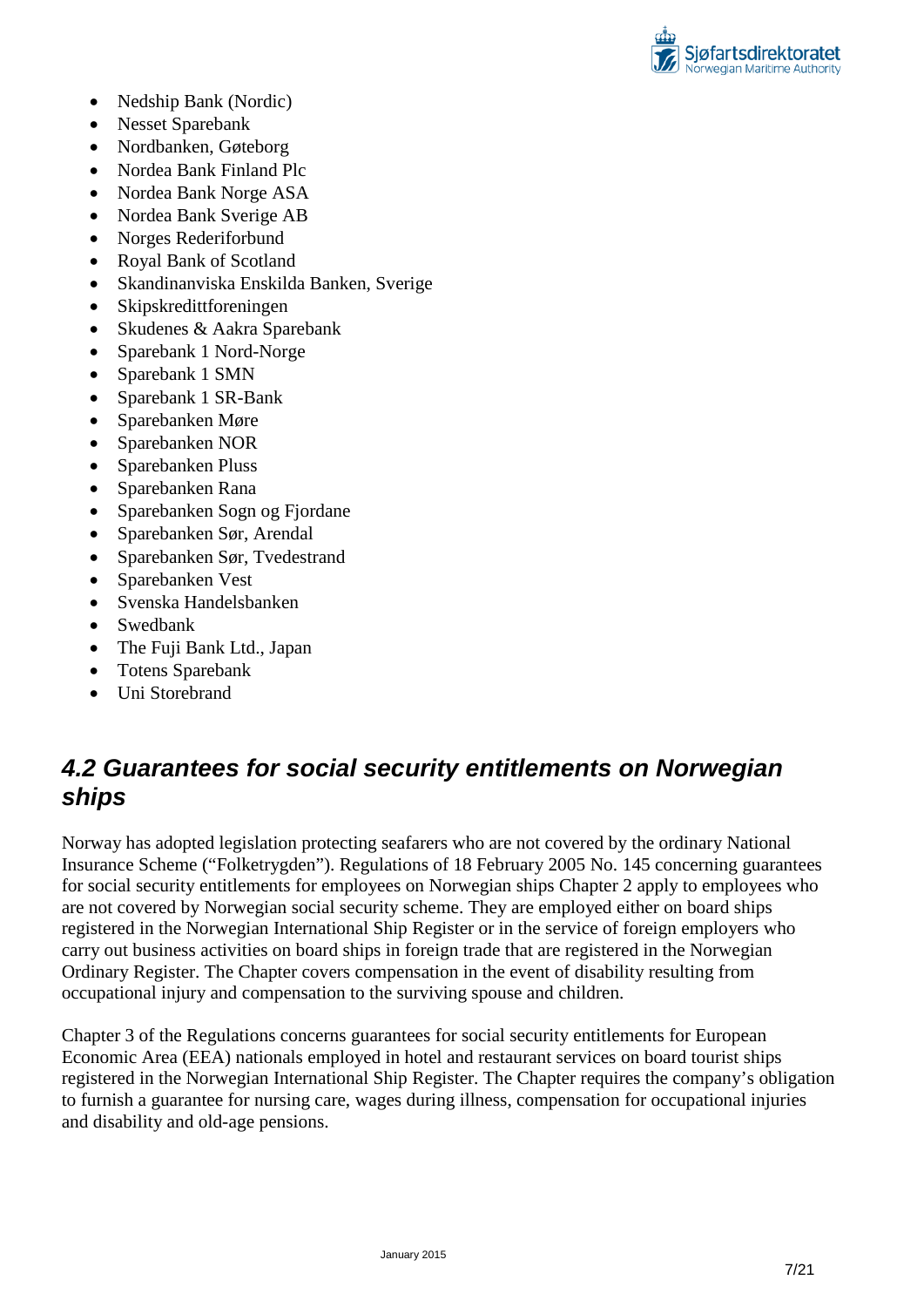

## <span id="page-7-0"></span>*4.3 Maritime Liens*

The relevant provisions are found in the Norwegian Maritime Code of 24 June 1994 No. 39 (The Norwegian Maritime Code), the text of which have been reproduced below. To summarize, seafarers, and indeed other persons employed on board, have a first priority claim with regard to wages and other sums due.

### *Section 51 of the Norwegian Maritime Code – Claims secured by Maritime Liens*

*Claims against the ship's managing owner shall be secured by maritime liens against the ship, in so far as they relate to:*

*1) wages and other sums due to the master and other persons employed on board in respect of their employment on the vessel;*

*2) port, canal and other waterway dues and pilotage dues;*

*3) damages in respect of loss of life or personal injury occurring in direct connection with the operation of the ship;*

*4) damages in respect of loss of or damage to property, occurring in direct connection with the operation of the ship, provided the claim is not capable of being based on contract;*

*5) salvage reward, compensation for wreck removal, and general average contribution.*

*A maritime lien shall arise also if the claim is against the owner, charterer, manager or any person to whom the managing owner has delegated his or her functions.*

*A claim as set out in subparagraphs 3 and 4 of the first paragraph does not establish a maritime lien if the damage results from the hazardous properties of nuclear fuel or of radioactive products or waste.*

*Claims as set out in subparagraphs 3 and 4 of the first paragraph do not establish maritime liens if the damage results from pollution occurring while a ship of the type mentioned in the first paragraph of Section 4 is being used for exploration for or exploitation of offshore resources.*

## *Section 52 of the Norwegian Maritime Code – Priority*

*Maritime liens shall take priority over all other encumbrances on a ship.*

*Maritime liens are secured in the order in which they are listed in Section 51, and those with the same number rank equally as between themselves. Maritime liens arising under number 5 shall however take priority over all other maritime liens which have attached to the ship earlier in time, and as between maritime liens arising under number 5, priority shall be accorded to those arising most recently.*

# <span id="page-7-1"></span>*4.4 Arrest of ships*

Norway has ratified the International convention relating to the arrest of seagoing ships, 1952. These rules have been implemented in the Norwegian Maritime Code, 1994, chapter 4. Relevant in this regard is section 92, which enables seafarers to seek the arrest of a ship in order to secure a maritime claim in respect of wages and other remuneration which is due to the master and other employees on board in respect of their service on the ship.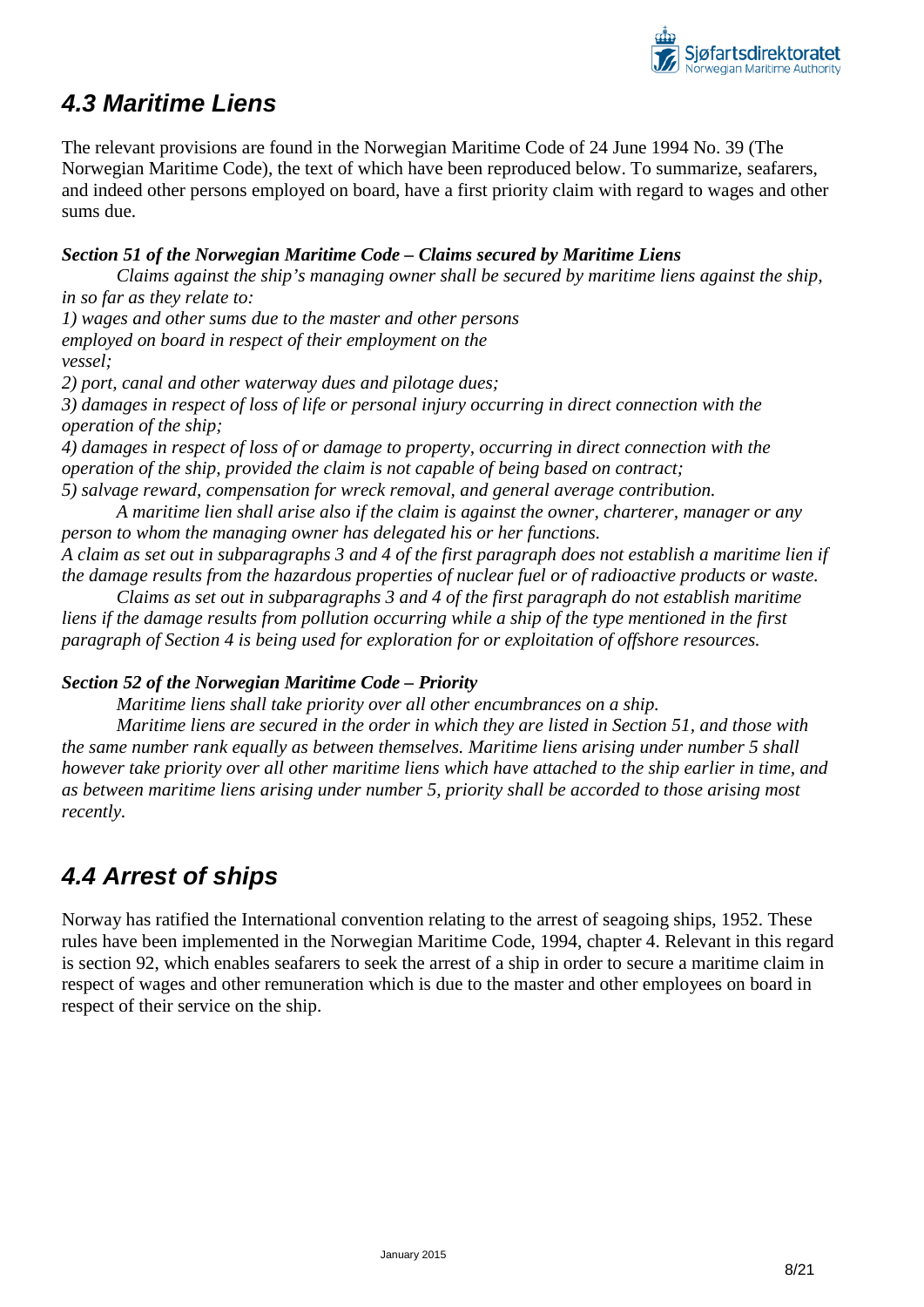

# <span id="page-8-0"></span>**5. MLC, 2006 Guidelines, Part B of the Code**

In general Norway will apply Part B of the Code. However, there are some *exceptions* which are specified in the table below.

| Guideline             | Explanation                                                        |
|-----------------------|--------------------------------------------------------------------|
| <b>B2.2.3</b>         | There is no minimum wage in Norway                                 |
| <b>B2.2.4</b>         | There is no minimum wage in Norway                                 |
| B2.3.1.1 (b) $(c)$    | Not suitable for regulation                                        |
| B2.4.2.3              | Not suitable for regulation                                        |
| B2.4.3.1              | Not a task for the competent authority in Norway                   |
| B2.4.4.1              | Not a practice in Norway                                           |
| $B2.5.1.3$ (d)        | Norway will not apply this because the standard adopted by         |
|                       | airlines is 20 kg.                                                 |
| $B2.8.1$ (b)          | Norway does not use registers for the promotion of employment      |
| B <sub>2.8.2</sub>    | Norway does not use registers or lists to govern the employment    |
|                       | of seafarers.                                                      |
| B3.1.11.4 (a) (c) (i) | These will not be required on Norwegian ships                      |
| B4.1.4.1              | Norway will consider international cooperation on a case by case   |
|                       | basis.                                                             |
| B4.2.3                | Not appropriate for Norway.                                        |
| B4.4.2.6 and 7        | Not tasks undertaken by Norwegian authorities.                     |
| B4.4.5.3              | Not tasks undertaken by Norwegian authorities.                     |
| B <sub>4.5.5</sub>    | Norway will not apply this guideline because it does not accord    |
|                       | with the main principle of Standard A4.5 para. 3.                  |
| B4.5.7                | Norway will not apply this guideline because it implies a duty for |
|                       | the flag state to ensure that contributions concerning social      |
|                       | security are met, which does not accord with the principle of      |
|                       | Standard A4.5 para. 3                                              |
|                       |                                                                    |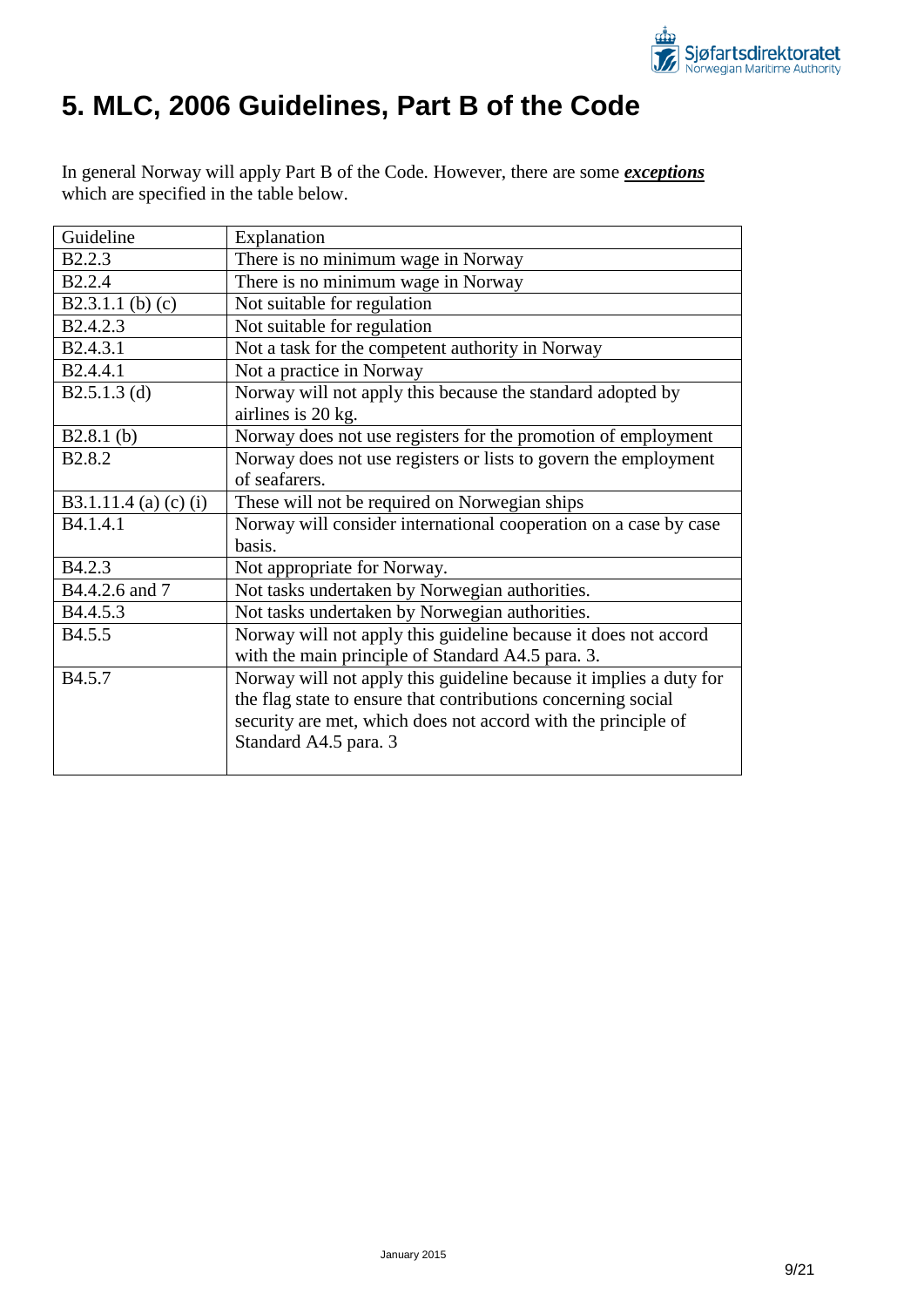

# <span id="page-9-0"></span>**6. How to obtain the Maritime Labour Certificate and DMLC**

## <span id="page-9-1"></span>*6.1 Description of the process*

Maritime Labour Certificates can only be issued after an inspection on board. See the description of the steps involved in the Maritime Labour Certification of Norwegian ships below.

- 1. The shipowner applies to the NMA for a DMLC Part I for the ship concerned. *Shipowners have to apply to the NMA for the DMLC Part I to be drawn up. As part of the application, the shipowner has to document any exemptions with regard to Title 3 of the MLC granted by the NMA.*
- 2. The shipowner draws up the DMLC part II to ensure on-going compliance with the requirements in DMLC Part I.

*The shipowner shall draw up the DMLC Part II in order for the RO to be able to review the measures. This may be done at the offices of the shipowner, in order to ensure that appropriate measures for ongoing compliance are in place before the inspection on board. Procedures to be included in the DMLC Part II should relate to the regulations listed in DMLC Part I. The procedures should be part of the existing ISM system.* 

- 3. The RO reviews the DMLC Part II prior to the on board inspection. *The RO should verify that the measures outlined in part II are relevant to the regulations listed in DMLC Part I, and that they lead to ongoing compliance. This review may be carried out on shore.*
- 4. The shipowner requests the RO for an on board inspection. *The shipowner and the RO should schedule a mutually convenient time for the on board inspection.*
- 5. Upon successful completion of the inspection, the RO shall
	- i. issue an inspection report
	- ii. sign the DMLC part II
	- iii. issue the DMLC
	- iv. issue the Maritime Labour Certificate

## <span id="page-9-2"></span>*6.2 Further guidance on the inspection process*

The "Guidelines for Flag State Inspections" published by the International Labour Office should be consulted by inspectors as well as shipowners. This publication provides the basic framework for MLC inspections on board Norwegian flagged vessels, and indicates which regulations and standards form part of inspections in accordance with MLC.

This section must be read in conjunction with the DMLC Part I for Norwegian ships, which lists the legislation that implements the relevant regulations and standards of the MLC. Inspections shall establish compliance with the national legislation implementing the MLC.

Inspections should be carried out in accordance with the ILO publication "Guidelines for Flag State Inspections". The matters listed are reproduced from the section "How to check the basic requirements" in the ILO publication.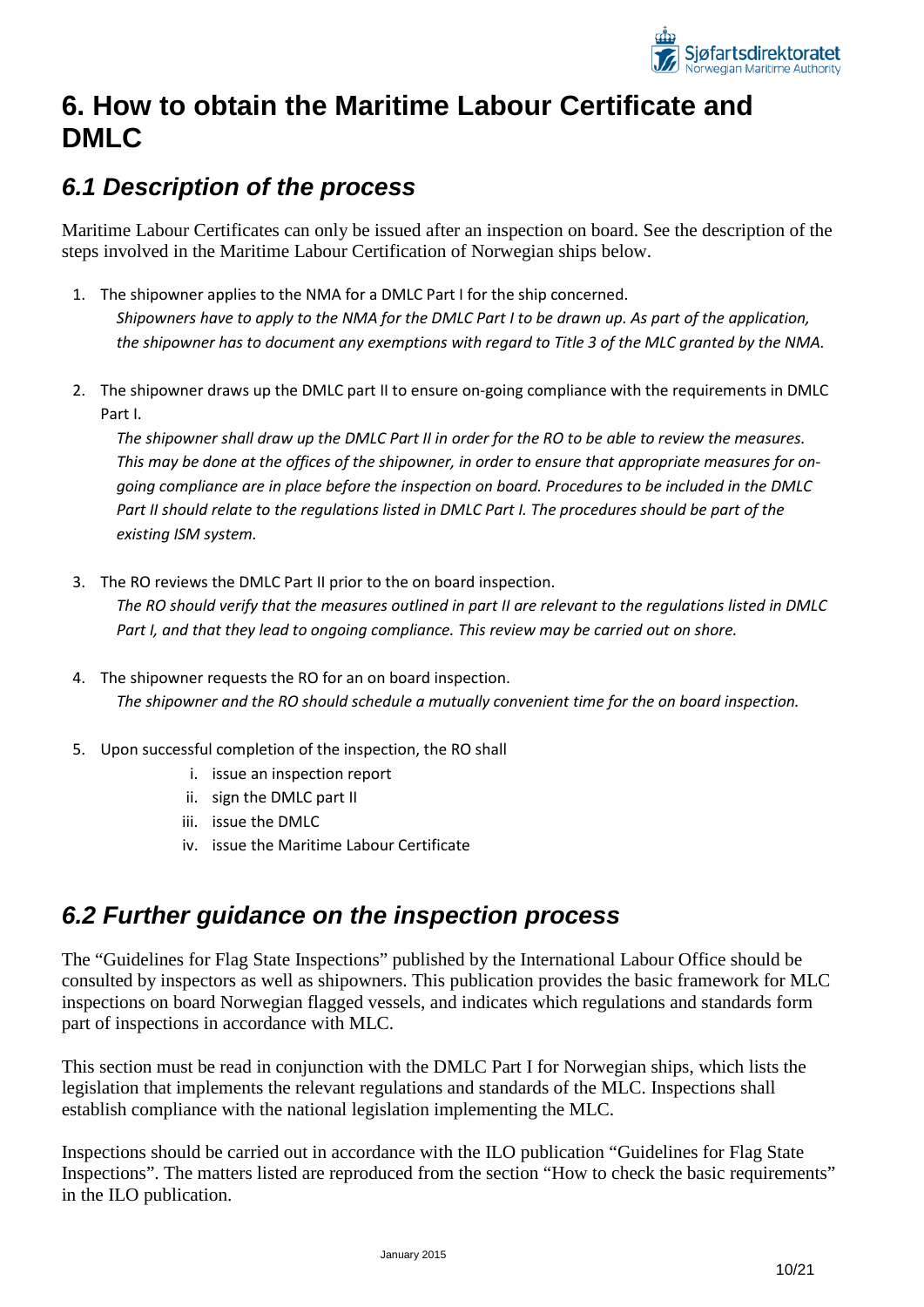

The MLC inspectors shall carry out inspections on board of all the areas listed in this Guidance Note. The inspectors have the discretion to determine the scope of the inspection within each area in accordance with their professional judgment.

### *The list provided below each area is merely indicative of the scope of an inspection; it will rarely be necessary to go through all the items listed. Inspections should not go beyond the matters listed without clearance from the NMA.*

## <span id="page-10-0"></span>**6.2.1 Minimum age**

## *Inspection*

- *Check crew list, or passports or other official documents confirming seafarers' birth dates.*
- *Check work schedule with respect to seafarers under the age of 18 to determine hours and nature of work.*
- *Check to see that types of work on board that are likely to jeopardize the safety of seafarers under the age of 18 have been identified.*
- *Check recent accident reports and safety committee reports to determine whether seafarers under the age of 18 were involved.*
- *Confirm information through interviews, in private, with a representative number of seafarers.*

## *Guidance for DMLC Part II*

No person below the age of 16 is employed on board

Alternative 1: No seafarer on board is below the age of 18.

Alternative 2: All seafarers below the age of 18 years are covered by the particular safety procedure provided in the ship's ISM system unless exemptions are allowed in the relevant legal framework. Check the ship's ISM procedures.

## <span id="page-10-1"></span>**6.2.2 Medical certificate**

## *Inspection*

- *Check the crew list.*
- *Check for valid medical certificates stating that seafarers are medically fit to perform their duties.[2](#page-10-2)*
- *Check (by reviewing work schedules and interviews, in private) that medical restrictions on work for individual seafarers are being respected and that seafarers are not assigned to or carrying out work contrary to these restrictions.*
- *In urgent cases where the NMA has permitted a seafarer to work without a valid or with an expired certificate, the authorization or permit should be checked to ensure it is still valid. A new medical certificate shall be presented at the ship's next port of call where the medical examination can be performed, but not later than six weeks after the seafarer's commencement of service.*
- *In cases where a medical certificate has expired while at sea, the certificate must be obtained within a maximum of three months.*
- *Check that the medical certificates of seafarers on ships ordinarily engaged in international voyages are in English.*
- *Check that the medical certificate has been issued by a duly qualified medical practitioner.*

<span id="page-10-2"></span> $2$  Please note that a separate colour vision certificate is not required on Norwegian ships.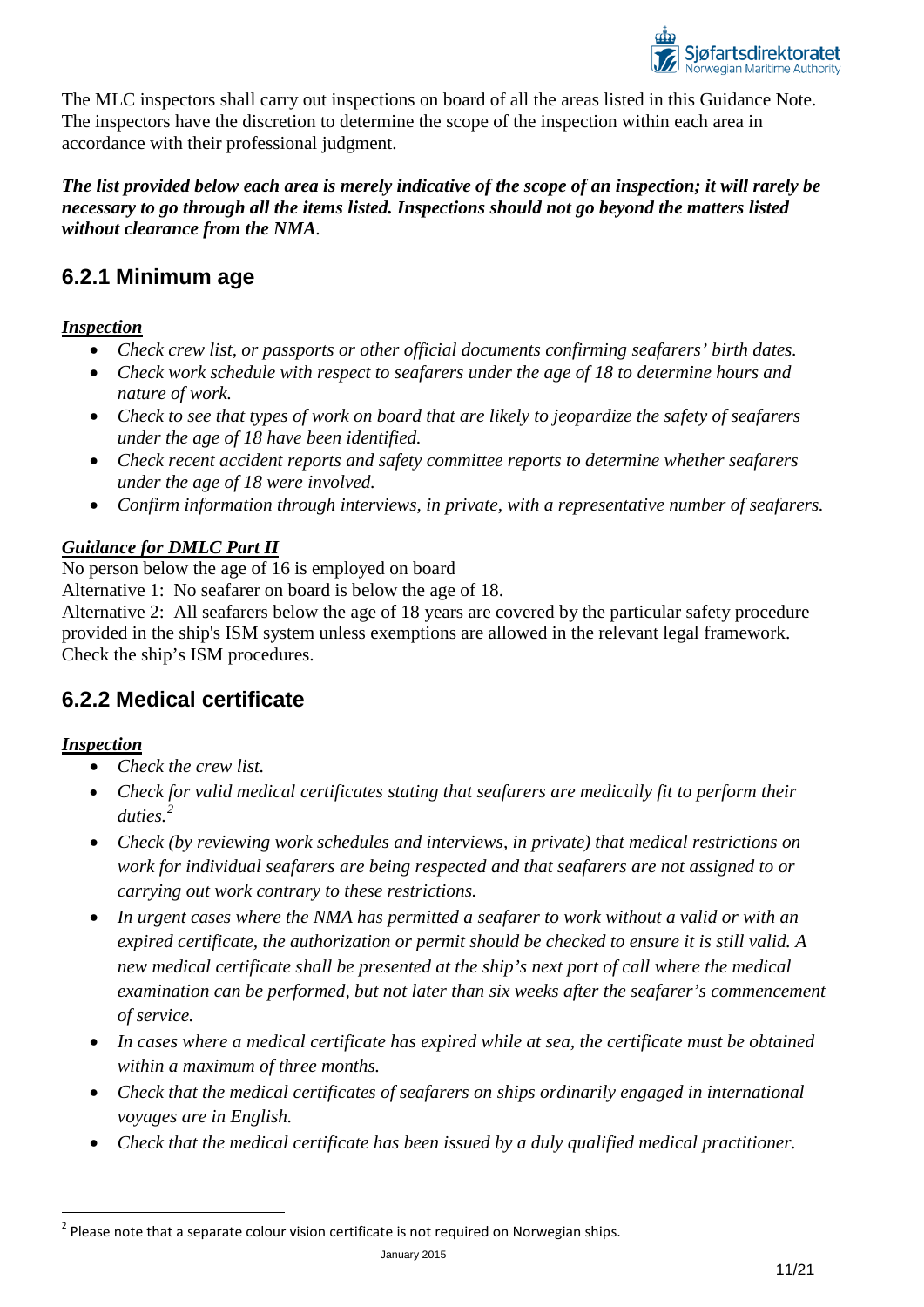

Procedures to ensure that medical examinations are undertaken and certification is provided, is addressed in the ship's ISM system. Check the ship's ISM procedures.

All seafarers on board the ship shall have a valid health certificate for the whole period of time they are requested to serve on board. The health certificate is issued by a doctor authorised by the NMA for issuance of such certificates. The official Norwegian health certificate has a unique number to prevent fraudulent issuance. A medical certificate issued in accordance with the medical certificate requirements of any EEA member state is accepted on Norwegian ships when the medical certificate is issued in the seafarer's home country or most recent country of residence.

## <span id="page-11-0"></span>**6.2.3 Qualifications of seafarers**

## *Inspection*

*• Check the minimum safe manning document (SMD) to verify the required qualifications of the seafarers.*

*• Check certificates and endorsements for STCW personnel confirming seafarers' competency with respect to their duties (check crew list to determine duties).*

- *Norwegian seafarers have to be in possession of a valid Norwegian STCW certificate.*
- *Foreign seafarers have to be in possession either of a Norwegian STCW endorsement or a Certificate of Receipt of Application (CRA). The CRA is no longer valid if more than three months have passed since the date of issue.*

*• Check documentary evidence (from a shipowner or, if relevant to the position concerned, a national authority or otherwise) confirming that seafarers have any qualifications that may be required under national law for those performing other duties on board ship.*

- *Check for evidence confirming that all seafarers have successfully completed training for personal safety on board ship.*
- *Check a copy of the appropriate training material that is available to the crew.*
- *Confirm training through interviews, in private, with a representative number of seafarers.*

### *Guidance for DMLC Part II*

A system for verification and inspection of the seafarers' qualifications is provided by the ship's ISM system; see the ship's ISM procedures. It should be noted that Norway will not require any qualifications beyond those in the MLC and the STCW, thus being in line with MLC Regulation 1.3 paragraph 3.

## <span id="page-11-1"></span>**6.2.4 Seafarers' employment agreements (SEA)**

### *Inspection*

The current SEA approved by the NMA need not be replaced until employment relationships are renewed. It should be noted that the SEA may be signed by the employer. This is a substantial equivalency in accordance with MLC article VI, paragraph 3. See NMA's Circular RSR 6-2013, paragraph 3 or the DMLC I, Substantial equivalencies for a more detailed explanation.

### *Guidance for DMLC Part II*

A system for the establishment of SEAs may be provided by the ship's ISM system. Check the ship's ISM procedures.

The following procedure should be observed, unless other or similar procedures are already approved by the flag state or the RO under the ISM system: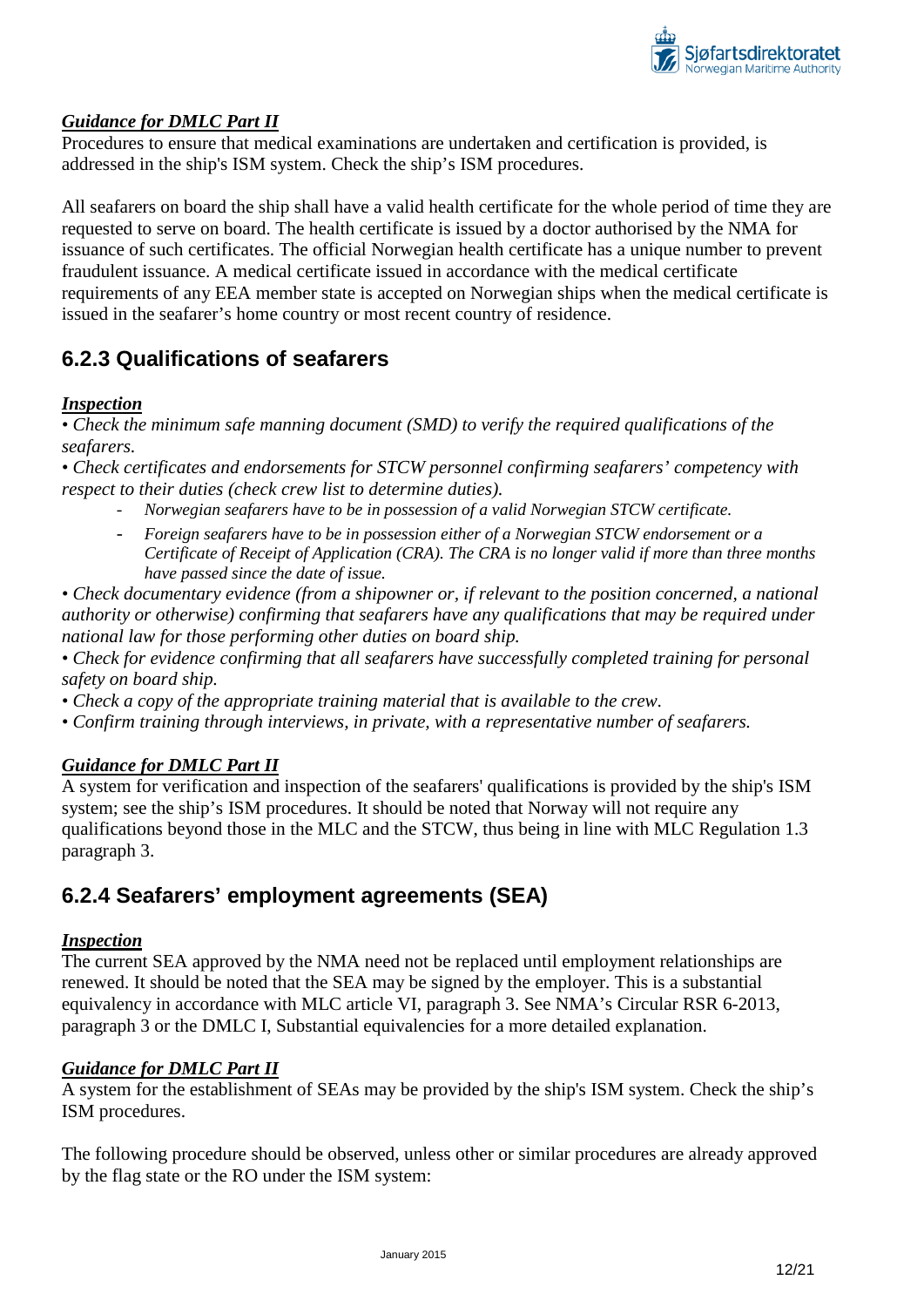

- All seafarers on the ship have a SEA on the form established by the NMA or another similar form approved by the NMA, also in English. This form contains boxes for all the information that is requested by Norwegian legislation. The seafarers have before signing the SEA, been given the option to examine the agreement and seek advice on its content. The master may be supplied with copies of the SEAs from the employer's office on shore upon request.
- The relevant collective bargaining agreements (CBAs) for seafarers who are employed on the ship are available on board, also in English. Excerpts of relevant Norwegian legislation, prepared by the NMA, can be made available on request and may be available by a copy of last English version of the NMA's book with excerpts. Compliance with social security legislation will under Norwegian law be controlled by the taxation offices, the tax collectors and the administrator of The Pension Insurance for Seamen. [3](#page-12-1) Documentation of private insurance schemes included a certificate of entry from the P & I club will be available on shore at the ISM company's or employer's office.
- All seafarers will upon their request be supplied with a record of service on Norwegian ships from the NMA, a Norwegian Labour and Welfare Service (NAV) office or a Norwegian foreign station.
- The employment relationship will terminate when the agreement period expires, or when a written notice has been given by the seafarer or the employer in accordance with provisions of the Ship Labour Act or the relevant CBA.

## <span id="page-12-0"></span>**6.2.5 Use of any licensed or certified or regulated private recruitment and placement service**

Employers using recruitment and placement services operating in a country which has ratified neither the MLC nor ILO Convention No. 179, shall ensure that they have documentation demonstrating that the recruitment and placement services' procedures show that those services are in compliance with MLC Regulation 1.4.

The requirement of the first paragraph is considered satisfied when the employer has documentary evidence that the following recruitment and placement service is used:

a) recruitment and placement service operating in Norway; or

b) recruitment and placement service operating in a country which has ratified the MLC or ILO Convention No. 179.

The inspector, if satisfied that there is compliance with either regulation 1.4 of the MLC or the ILO Convention No. 179, should indicate this in the inspection report. No further inspection is required when the shipowner applies for the Maritime Labour Certificate to be issued.

### *Inspection*

*• Check documentation or other information to allow the inspector to ascertain the following: 1. Direct engagement*

*Seafarers were recruited and engaged by the shipowner. If this is the case, this fact should be noted and no further action is necessary.*

*2. Recruited through a public service (i.e. the Norwegian Labour and Welfare Service – NAV) Seafarers were engaged through a public seafarer recruitment and placement service in either the flag State or in another State to which the MLC or ILO Convention No. 179 applies. If this is the case, this should be noted and no further action is necessary.*

<span id="page-12-1"></span> $3$  Please find information concerning The Pension Insurance for Seamen in the following link: [http://www.pts.no/index.php?lang=en&lid=1.](http://www.pts.no/index.php?lang=en&lid=1)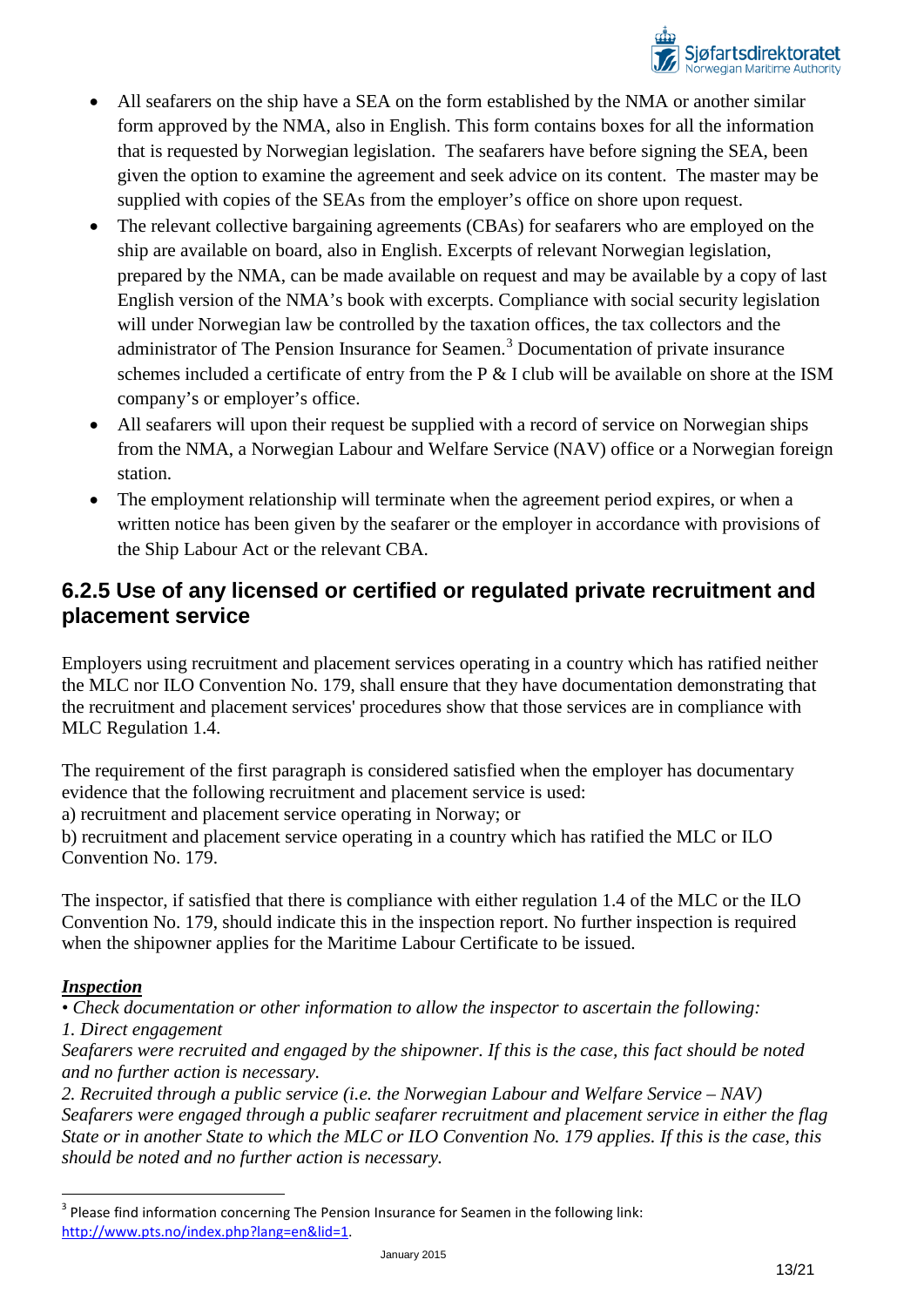

*3. Recruited through a private service (or a service operated by a seafarers' organization) in a country that has ratified the MLC or ILO Convention No. 179:*

*A. If the seafarers were engaged through a private seafarer recruitment and placement service in Norway, check for documentary evidence confirming that the service concerned is operating in accordance with the national laws or regulations or other measures implementing the MLC. B. If the seafarers were engaged through a private seafarer recruitment and placement service in another State that has ratified the MLC or ILO Convention No. 179, no action need be taken unless the inspector has received a clear indication that basic rights have been violated (such as charging seafarers for use of services).* 

*4. If the seafarers were engaged through a seafarer recruitment and placement service based in a country that has ratified neither the MLC nor ILO Convention No. 179, check documentation showing that the shipowner has, as far as practicable, verified through a proper system that the service is operated consistently with the MLC. This system may, for example, take account of information collected by the flag State, as well as any audits or certifications concerning the quality of services operating in countries that have not ratified the MLC. Other evidence which shipowners could provide might be checklists against the MLC requirements or an RO audit of a recruitment and placement service based in a country that has not ratified the MLC.[4](#page-13-1)*

*• Check, through interviews, in private, with a representative number of seafarers, that they have not paid a fee or other charge to a recruitment or placement service and have been informed of their rights and duties.*

## *Guidance for DMLC Part II*

When recruitment and placement has been performed either by the employer or on behalf of the employer, the ISM company is responsible for seeing to that these activities are being exercised in compliance with Norwegian legislation, and documentation for compliance will be available at the ISM-company's office on board.

When recruitment and placement activities are carried out in a country that has ratified neither the MLC nor ILO Convention No. 179, they will need to operate in conformity with a standardized system of certification that can be submitted for inspection on board at short notice.

The representatives and agents are aware that no seafarer shall be requested to pay a fee or similar to cover employment service given by the employer's representatives or agents.

The ISM company has assured itself that a financial security is in place to secure the seafarers a compensation against any monetary loss they may incur as a failure of a recruitment or placement service or under the employment contract. See the Ship Labour Act, the Norwegian requirements for registration in the NIS ship register, and Act 14 December 1973 no. 61 relating to Wage Guarantees.

## <span id="page-13-0"></span>**6.2.6 Hours of work or rest**

### *Inspection*

*• Check that there is an approved standardized table of shipboard working arrangements setting out the national requirements for the minimum hours of rest and the schedule for service at sea and in port, posted in an easily accessible place on the ship.*

*• Check the working arrangement listed in the table.*

*• Check documents (the SEA or the relevant CBA and other documents, such as the bridge and engine room logbooks) to confirm compliance with the basic requirements concerning minimum hours of rest.*

*• Check for a table of working arrangements or schedule.*

<span id="page-13-1"></span> $4$  A certificate issued to recruitment and placement services by one of the six ROs listed above will be deemed as acceptable documentation for the purposes of the Maritime Labour Certificate.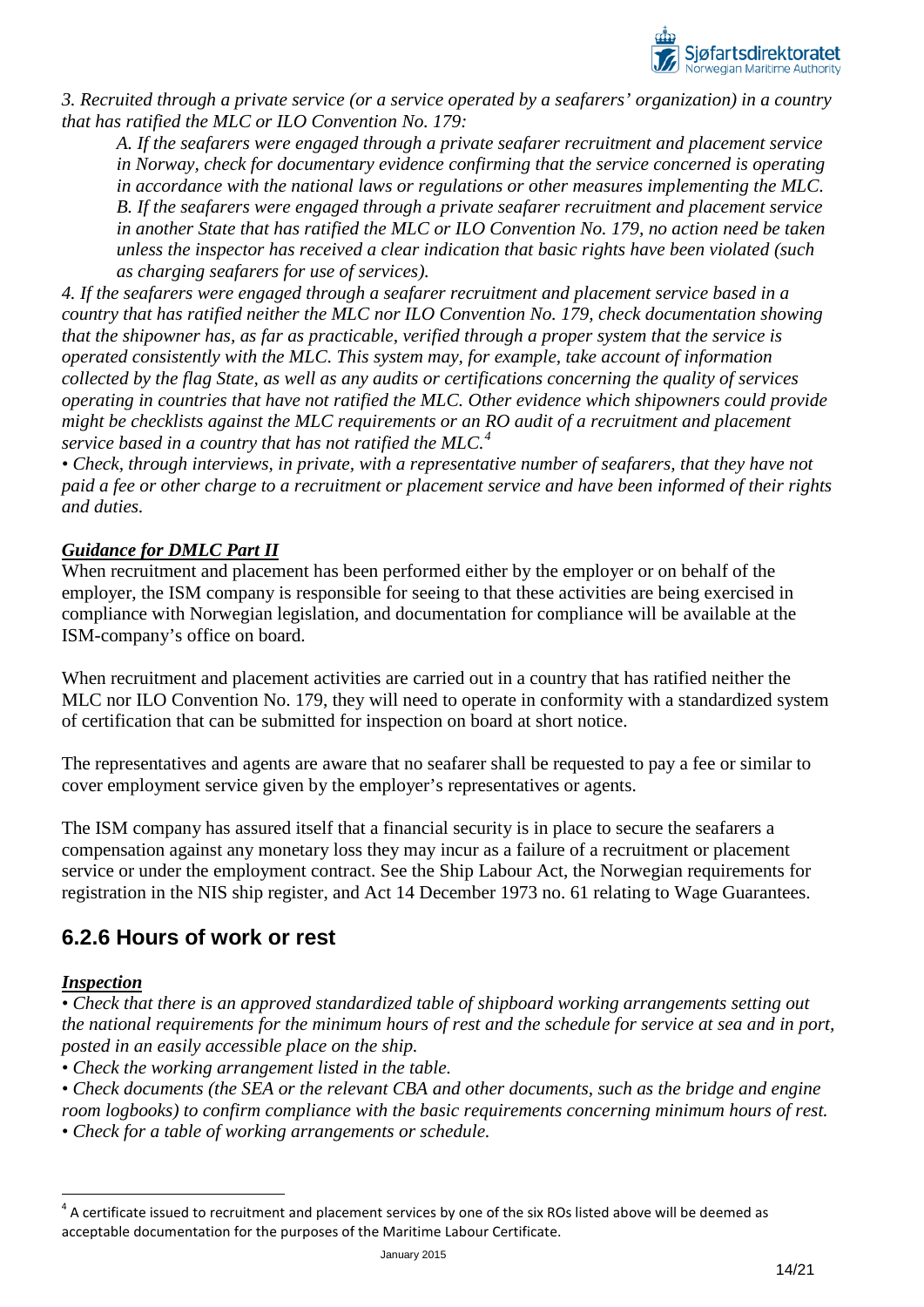

*• Check that there are up to date records of work or rest, as required under Norwegian law, for each seafarer serving on the ship.*

*• Check for seafarer fatigue, possibly indicated by hours of work that are consistently at the upper limits and by other contributory factors, such as disrupted rest periods. If there are seafarers that show symptoms such as lack of concentration, irrelevant and inconsistent replies to questions, yawning and slow reaction times further investigation may be considered.*

## *Guidance for DMLC Part II*

A system for registration and verification of the seafarers' hours of rest is provided by the ship's ISM system. Check the ship's ISM procedures.

Compliance with these provisions will be secured by the ship's ISM system and forms for registration of work and rest hours and for shipboard working arrangements. The forms or systems will also be kept in English.

## <span id="page-14-0"></span>**6.2.7 Manning levels for the ship**

### *Inspection*

*• Check safe manning document (SMD) or applicable equivalent.*

*• Check crew list for number, category (such as cooks and those responsible for food preparation and those who are responsible for medical care) and qualifications of seafarers working on board.*

*• Check on-board table of working arrangements to confirm that safe manning requirements are being implemented.*

*• Interview, in private, a representative number of seafarers to confirm that requirements are met.*

## *Guidance for DMLC Part II*

A minimum safety manning document is issued for the ship by the NMA. This document is available on board the ship.

## <span id="page-14-1"></span>**6.2.8 Accommodation**

### *Inspection*

*• Check the construction plan of the ship that shows dimensions and identifying the use to be made of each room or other area.*

*• Check the crew list compared to the number of sleeping rooms and berths.*

*• Carry out a visual observation of seafarers' on-board accommodation and recreational facilities with particular attention paid to the following requirements in the MLC, 2006:*

- *general requirements (Standard A3.1, paragraph 6);*
- *the size of rooms and other accommodation spaces (Standard A3.1, paragraphs 9 and 10);*
- *heating and ventilation (Standard A3.1, paragraph 7);*
- *noise and vibration and other ambient factors (Standard A3.1, paragraph 6(h));*
- *sanitary and related facilities (Standard A3.1, paragraphs 11 and 13);*
- *lighting (Standard A3.1, paragraph 8);*
- *hospital accommodation (Standard A3.1, paragraph 12);*
- *recreational facilities (Standard A3.1, paragraphs 14 and 17);*

*• occupational safety and health and accident prevention requirements on ships, in light of the specific needs of seafarers who both live and work on ships (Standard A3.1, paragraphs 2(a) and 6(h)).*

*• Check the on-board records to confirm that frequent inspections are carried out by, or under the authority of, the ship's master, as well as other inspections or actions provided for in the shipowner's approved measures found in the DMLC part II.*

*• Check that measures are being taken on the ship to monitor noise and vibration levels in seafarers' working and living areas.*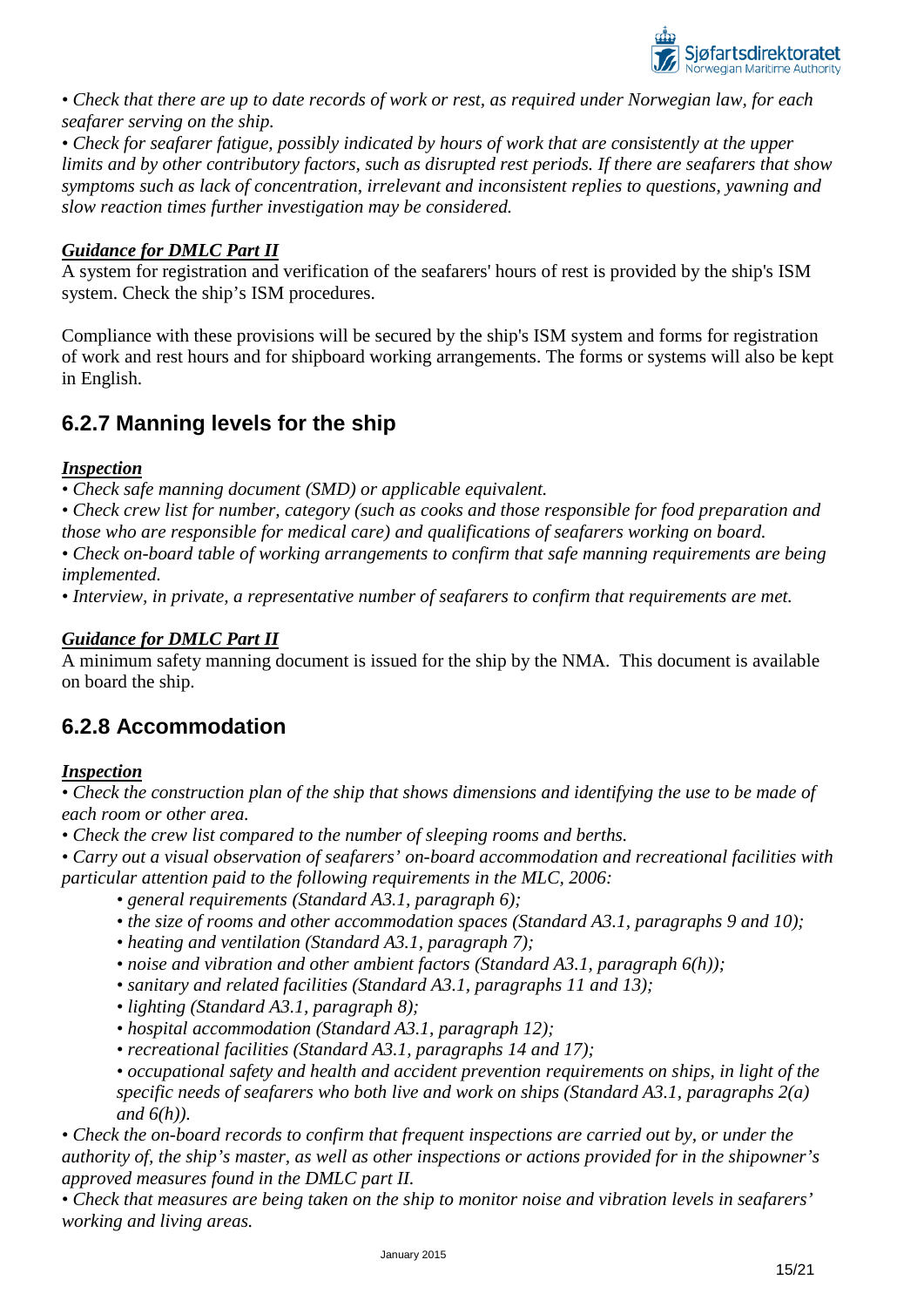

A ship that has been built in accordance with Norwegian legislation and class rules of an RO and has received a Statement of Compliance from the RO will in principle be in compliance with Norwegian legislation for ship accommodation. Compliance for unclassed vessels is attested by a Trading Certificate (in Norwegian "Fartssertifikat").

A classed ship that has received Safety Certificates from the RO will in principle be in compliance with Norwegian legislation for ship accommodation.

The focus of inspections should primarily be on the standard of seafarer accommodation, i.e. whether, in the professional judgment of the inspector, seafarer accommodation on a particular ship is of a decent standard with regard to cleanliness, tidiness, that sanitary facilities function as intended and so forth. A visual observation is therefore of the utmost importance.

## <span id="page-15-0"></span>**6.2.9 On-board recreational facilities**

### *Inspections are covered in the Guidance Note under paragraph 6.2.8 – Accommodation.*

A classed ship that has received Statement of Compliance from an RO, will have in place the on board recreational facilities required by Norwegian legislation. Currently the requirements are in line with Article 7 of ILO Accommodation of Crews (Supplementary Provisions) Convention, 1970 (No. 133). These requirements have continued to remain in force after the entry into force of the MLC. Shipowners shall consider Guideline B3.1.11 with regard to recreational facilities, but these guidelines are not a requirement.

Relevant documents that confirm that the inspection has been undertaken by the NMA or the RO shall be available on board the ship. See the MLC Standard A5.1.4, paragraph 12. Reference is also made to the ISM procedure in place for the ship.

## <span id="page-15-1"></span>**6.2.10 Food and catering**

### *Inspection*

*• Check documents (see Regulation 1.1 on minimum age) to confirm that the ship's cooks are 18 years old or older and that the ship's cooks are trained, qualified and competent for their positions in accordance with national requirements. In cases where a fully qualified cook is not required, check that seafarers processing food in the galley are trained or instructed in food and personal hygiene and handling and storage of food on board ships.*

*• Check on-board records to confirm that frequent and documented inspections are made of*

- *supplies of food and drinking water;*
- *spaces used for handling and storage of food;*

*• galleys and other equipment used in the preparation and service of meals.*

*• Visual observation of catering facilities, including galleys and store rooms, to check that they are hygienic and fit for purpose.*

*• Check that food and drinking water are of an appropriate quality (for example, not out of date) and quantity and nutritional value by*

- *checking drinking water quality and ascertaining how the quality is monitored;*
- *reviewing menu plans together with visual observation of food supplies and storage areas to ensure that the food supplied is varied in nature.*

*• Check, by interviewing, in private, a representative number of seafarers, that they are not charged for food and are provided with drinking water and that food and drinking water are of appropriate quality and quantity.*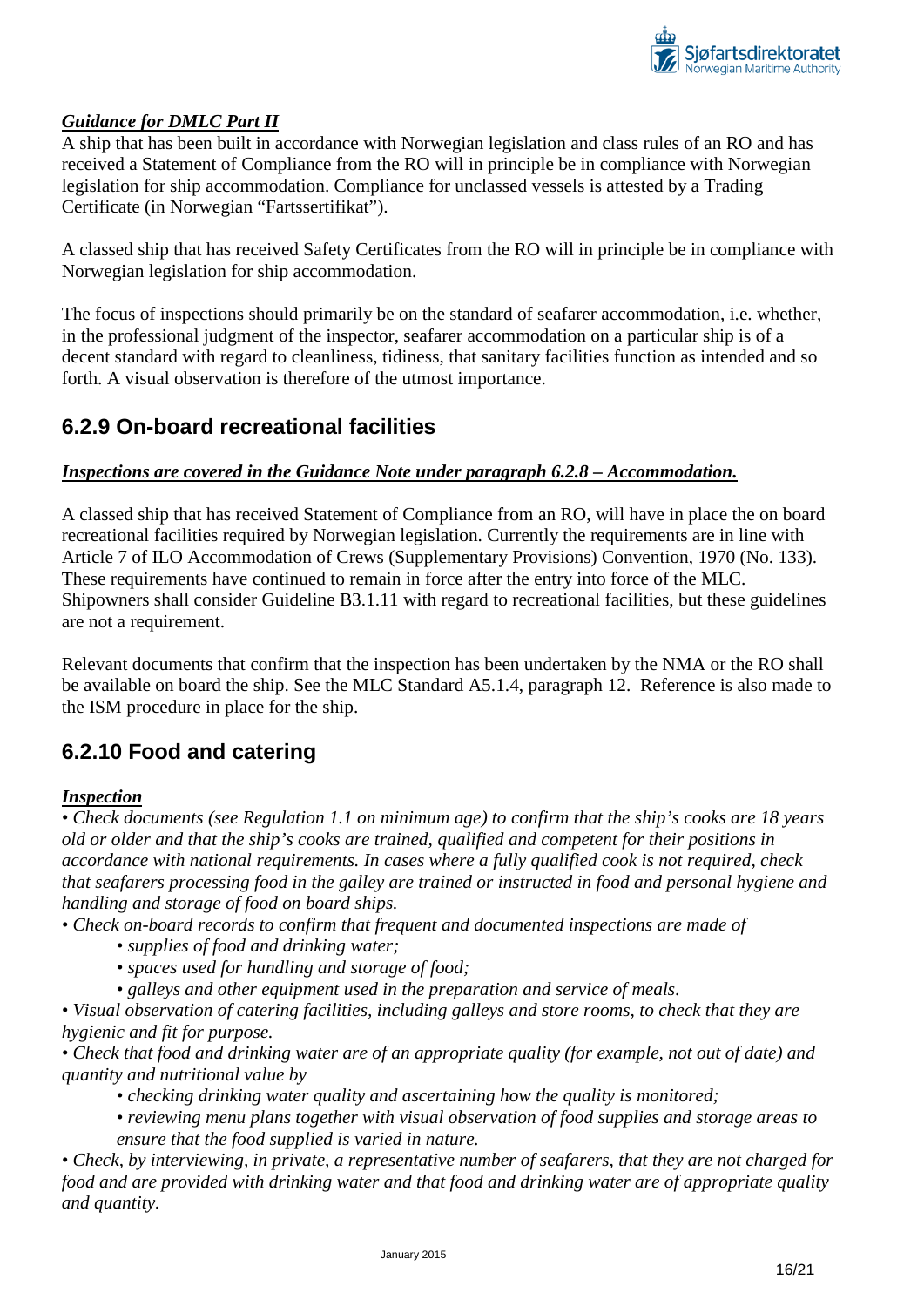

The following should be included:

- Details concerning the loading, storage and treating drinking water.
- Procedures for storing, preparing and serving food.
- Seafarers are not charged for their food.
- The shipowner ensures that food is suitable in quantity, nutritional value, quality and variety for the number of crew and operation of the ship.
- How religious and cultural practices of seafarers are catered for.
- The qualifications and training of the cook and any other catering staff.
- Details of who carries out the inspections of the galley, food handling and storage areas, and how these inspections are recorded.

## <span id="page-16-0"></span>**6.2.11 Health and safety protection and accident prevention**

Shipowners shall ensure that for ships required to have a Safety Management System, the requirements in the Norwegian regulations regarding the working environment and safety and health are complied with through the Safety Management System. Thus this area should already be adequately covered during ISM audits.

Depending on the scope and depth of previous ISM audits, the inspector may make additional inspections. The list provided below is merely indicative of the scope of an inspection; it will rarely be necessary to go through all the items listed in the "Guidelines for Flag State Inspections".

### *Inspection*

*• Check relevant documents, such as the on-board occupational accident reports, and the reports of risk evaluations undertaken for the management of occupational safety and health on the ship.*

*• Check for documents evidencing membership and meetings of the safety committee (e.g. records and minutes of the meetings, etc.) if the ship has eight seafarers or more. [5](#page-16-1)*

• Check documents related to the ship's on-board ongoing occupational safety and health policy and *programme, to confirm that it* 

- *is available to seafarers;*
- *is consistent with national provisions;*
- *includes risk evaluation, training and instruction for seafarers;*
- *pays special attention to the health and safety of young seafarers;*
- *is adequate preventive measures are being taken;*
- *is appropriate personal protective equipment is being used and maintained correctly.*

*• Check that relevant occupational safety and health and accident prevention notices and official instructions with respect to particular hazards on the ships are posted on the ship in a location that will bring it to the attention of seafarers (Standard A4.3, paragraph 7).*

- *Check that appropriate protective equipment is available for seafarers to use.*
- *Check that a reporting procedure for occupational accidents is in place.*

*• Interview, in private, a representative number of seafarers to confirm on-board occupational safety and health programmes and practices.*

*• Check that, with respect to health and safety protection and accident prevention, special consideration is given to any national requirements covering:*

*• the structural features of the ship, including means of access and asbestos-related risks; • machinery;*

*• the effects of the extremely low or high temperature of any surfaces with which seafarers may be in contact;*

<span id="page-16-1"></span> $5$  There are substantial equivalent regulations for Norwegian ships implying that there is a requirement for a safety committee only when there are eight seafarers or more working on board the ship. See the DMLC Part I, Substantial equivalencies.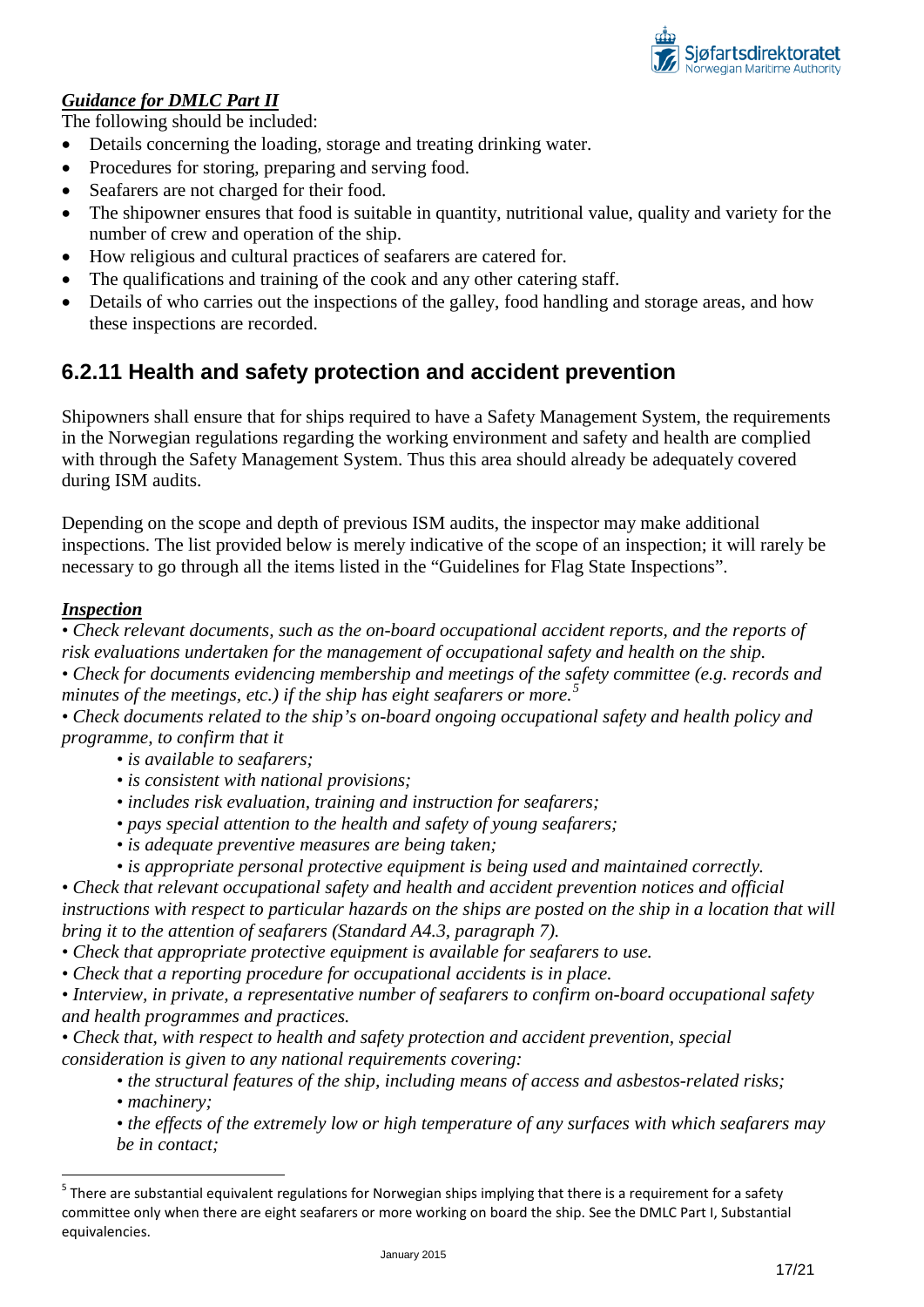

*• the effects of noise in the workplace and in shipboard accommodation;*

- *the effects of vibration in the workplace and in shipboard accommodation;*
- *the effects of ambient factors (other than noise and vibration) in the workplace and in*

*shipboard accommodation, including tobacco smoke;*

- *special safety measures on and below deck;*
- *loading and unloading equipment;*
- *fire prevention and fire-fighting;*
- *anchors, chains and lines;*
- *dangerous cargo and ballast;*
- *personal protective equipment for seafarers;*
- *work in enclosed spaces;*
- *physical and mental effects of fatigue;*
- *the effects of drug and alcohol dependency;*
- *HIV/AIDS protection and prevention and emergency and accident response.*

### *Guidance for DMLC Part II*

A ship that has received a Safety Management Certificate will have in place a health and safety system and an accident prevention system in compliance with Norwegian legislation.

Relevant documents that confirm that the inspection and control have been performed by the flag state or the RO will be available both at the ISM company's office on shore and on board the ship, cf. MLC Standard A5.1.4, paragraph 12. Reference is also made to the ISM procedures in place for the ship. Check the ship's ISM procedures.

## <span id="page-17-0"></span>**6.2.12 On-board medical care**

#### *Inspection*

*• Check documents (such as the SEA) to confirm that, to the extent consistent with national law and practice, medical care and health protection services while seafarers are on board ship or landed in a foreign port, are provided free of charge (see Standard A4.1, paragraph 1(d)).*

• Check documents (such as the SEA) to confirm that seafarers are given the right to visit a qualified *medical doctor or dentist, without delay, when calling at a port, where practicable (see Standard A4.1, paragraph 1(c)).*

*• Check records and equipment to confirm that general provisions on occupational health protection and medical care are being observed (Standard A4.1, paragraph 1(a)).*

*• Undertake visual observation to confirm that the ship is equipped with sufficient medical supplies including a medicine chest and equipment, including either the most recent edition of the International Medical Guide for Ships or other suitable medical guide.*

*• Check documents (such as the safe manning document (SMD) and crew list) to confirm that a qualified medical doctor is working on board ships that carry 100 or more persons working on board and that are ordinarily engaged in voyages of more than three days' duration.*

*• Check that, where ships are not required to carry a medical doctor, they have at least one seafarer on board (who is trained and qualified to the requirements of STCW) to be in charge of medical care or is competent to provide medical first aid as part of their regular duties.*

*• Check that medical report forms are carried on board the ship.*

*• Interview, in private, a representative number of seafarers to confirm that seafarers have access to medical care on board without charge and are given leave to obtain medical and dental care services when calling in a port, where practicable.*

*• Check that procedures are in place for radio or satellite communications for medical assistance.*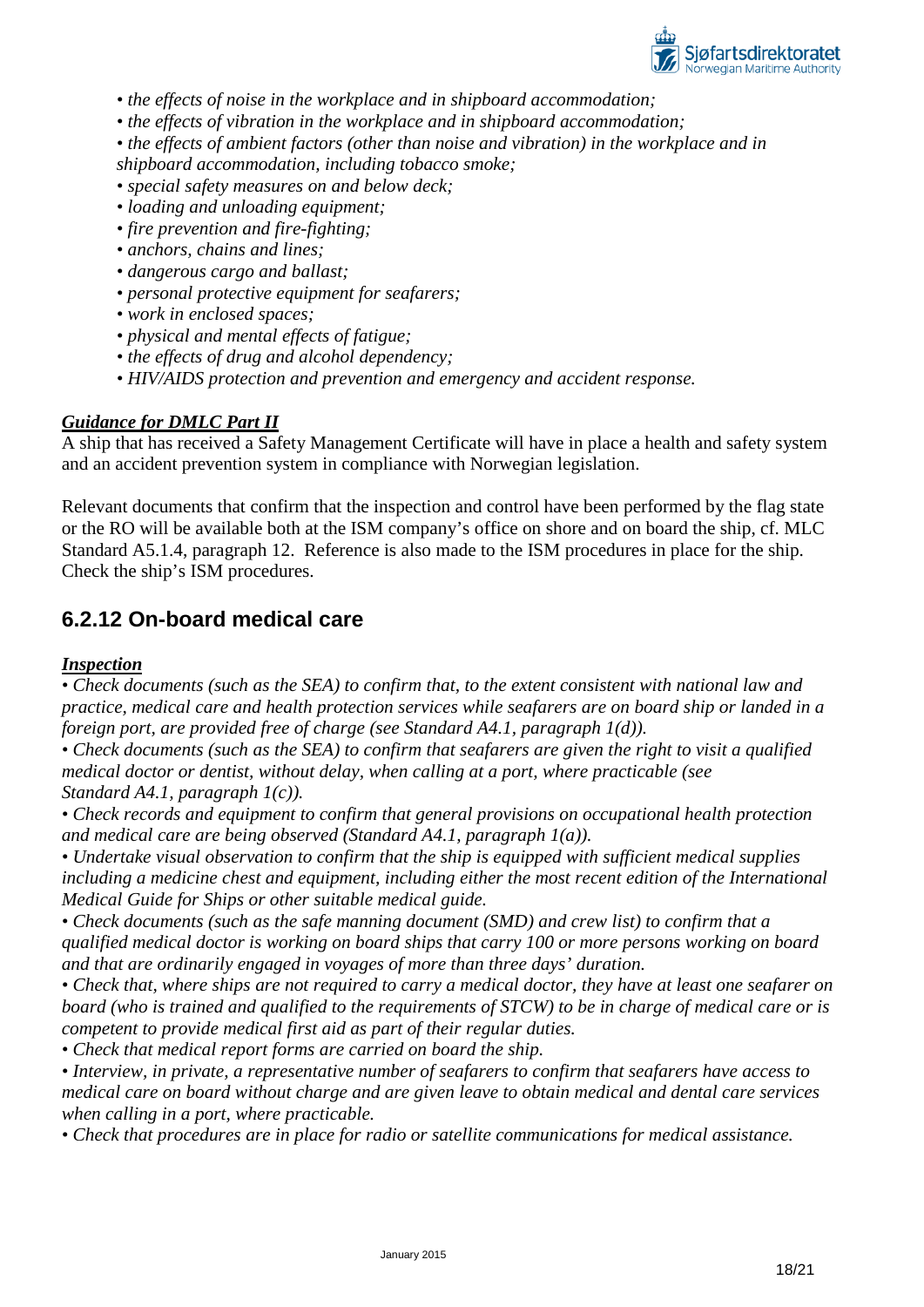

Relevant documents confirming that the inspection has been carried out by the flag state or an RO will be available both at the ISM-company's office on shore and on board the ship. Reference is also made to the ISM procedure in place for the ship. Check the ship's ISM procedures.

The ship's officers have the certificates needed to be in charge of these responsibilities and for securing that the ship has the mandatory medical supply and that this supply is stored as requested.

## <span id="page-18-0"></span>**6.2.13 On-board complaint procedures**

### *Inspection*

*• Check the document outlining the on-board complaint procedures to confirm that the procedures are functioning on the ship, paying particular attention to the right of representation and to the required safeguards against victimization.*

*• Check that seafarers are provided with a copy of the on-board complaint procedures in the working language of the ship.*

*• Check a document outlining the on-board complaint procedures to confirm that seafarers are able to complain directly to the ship's master or an external authority.*

*• Interview, in private, a representative number of seafarers to confirm that seafarers are given a copy of the procedures and that they are able to complain directly to the ship's master or an external authority and that there is no victimization.*

### *Guidance for DMLC Part II*

The ISM company has appointed a person on board who will be handling complaints from seafarers. The seafarers will be informed of who the complaint handler is, how to contact this person and how to submit a complaint. The Regulations concerning complaint handling laid down in the Ship Labour Act and the Norwegian Ship Safety and Security Act will be followed. The appointed complaint handler shall try to secure that solutions are found on the lowest possible ship level, but the seafarers will be entitled to lodge a complaint with the ISM company on shore as well as the NMA.

## <span id="page-18-1"></span>**6.2.14 Payment of wages**

#### *Inspection*

*• Check the SEA and documentation, such as the payroll records to confirm wages are being paid at intervals no greater than one month as specified in their SEA or relevant CBAs.*

*• Check relevant documents showing service charges and exchange rates applied to any remittances made to the seafarers' families or dependants or legal beneficiaries at their request.*

*• Check relevant documents to confirm the payment of wages including the requirement that a monthly account (such as a wage slip) is provided to the seafarers. Copies of individual accounts should be available to inspectors at their request.*

*• Interview, in private, a representative number of seafarers to confirm compliance with requirements on the payment of wages.*

#### *Guidance for DMLC Part II*

The seafarer will be entitled to payment of wages in accordance with Norwegian legislation and additional provisions laid down in the employment agreement or the relevant CBA. The seafarer will receive monthly payment of wages with a settlement of wage form indicating how the payment has been calculated and the deductions made. The payment will be made to a bank account specified by the seafarer. A copy of the settlement of wage form will be available on request by the flag state and port state at the company's office. On board the vessel a copy of the SEA and the relevant CBA shall be available, and the settlement of wage form may be available at least on short notice depending upon the options supplied by the ship's electronic data system.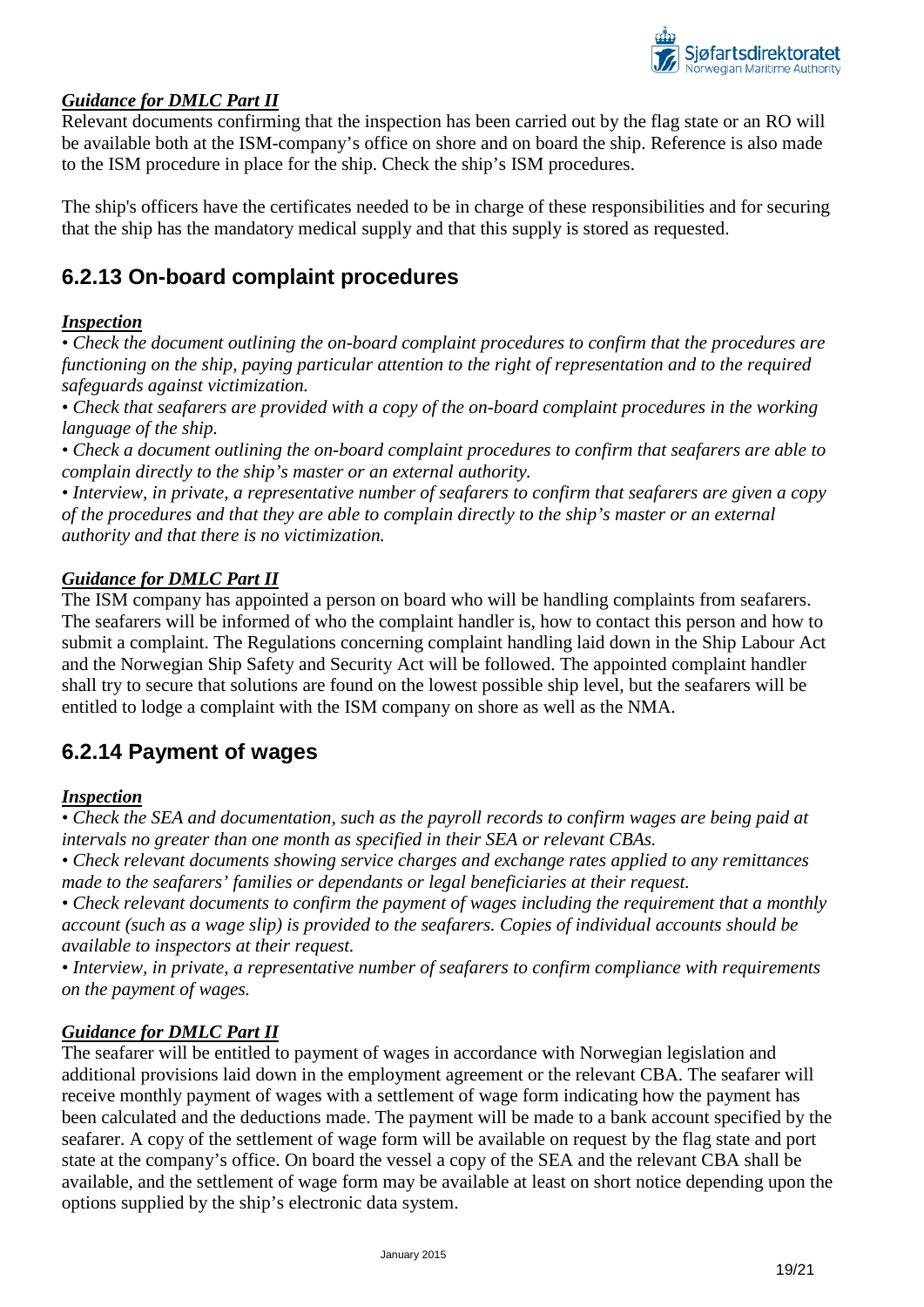

## <span id="page-19-0"></span>*6.3 Other areas to be inspected*

The following areas are not part of the certification of ships, but are part of on board inspections. The relevant legislation has therefore been highlighted. It should be noted that in general, if the SEA refers to a CBA, it should be assumed that the ship is in compliance with the MLC, unless there is evidence to the contrary. Evidence of the latter may for instance be obtained by interviewing seafarers.

## <span id="page-19-1"></span>**6.3.1 MLC Regulation 2.4 Entitlement to leave**

### **Norwegian legislation**

- Act of 29 April 1988 No. 21 relating to holidays.
- Regulations of 22 December 1989 No. 1285 concerning entitlement to leave for seafarers.

The inspection is limited to checking the SEA. No separate documentation is required of the shipowner. If a reference is made to a CBA in the SEA, the inspector should consult the relevant clauses in that CBA to satisfy himself that conditions on board comply with the CBA.

## *Inspection*

*• Check the SEA and the relevant CBA to confirm that seafarers are provided with the annual leave with pay entitlement required.*

*• Check that SEAs and wage records confirm that this requirement is met.*

• Interview, in private, a representative number of seafarers to confirm that they receive paid annual *leave and are allowed an appropriate level of shore leave by the shipowner.*

## *Guidance for DMLC Part II*

The SEA will have a reference to Norwegian legislation and the relevant CBA providing for entitlement to leave.

## <span id="page-19-2"></span>**6.3.2 MLC Regulation 2.5 Repatriation**

### **Norwegian legislation**

- $\triangleright$  The Ship Labour Act section 4-6
- Regulations of 18 February 2005 No. 146 concerning guarantee of remuneration for work and passage home for employees on ships registered in the Norwegian International Ship Register

This legislation provides basic rights and relevant CBAs provide additional rights.

The inspection is limited to checking the SEA. If a reference is made to a CBA in the SEA, then the inspector should consult the relevant CBA. No separate or additional documentation is required of the shipowner.

### *Inspection*

*• Check relevant documents confirming that the shipowner has provided financial security.[6](#page-19-3)*

*• Check that a copy of the national provisions or SEA or relevant CBA regarding repatriation is available (in an appropriate language) to seafarers.*

*• Check for compliance with national provisions stating that seafarers under the age of 18 are to be repatriated after a prescribed period if it is apparent that they are unsuited to a career at sea (Guideline B2.5.2, paragraph 3).*

<span id="page-19-3"></span> $^6$  Please note that no separate documentation is required for Norwegian ships, cf. The Ship Labour Act section 4-6 and Regulations of 18 February 2005 No. 146 concerning guarantee of remuneration for work and passage home for employees on ships registered in the Norwegian International Ship Register.